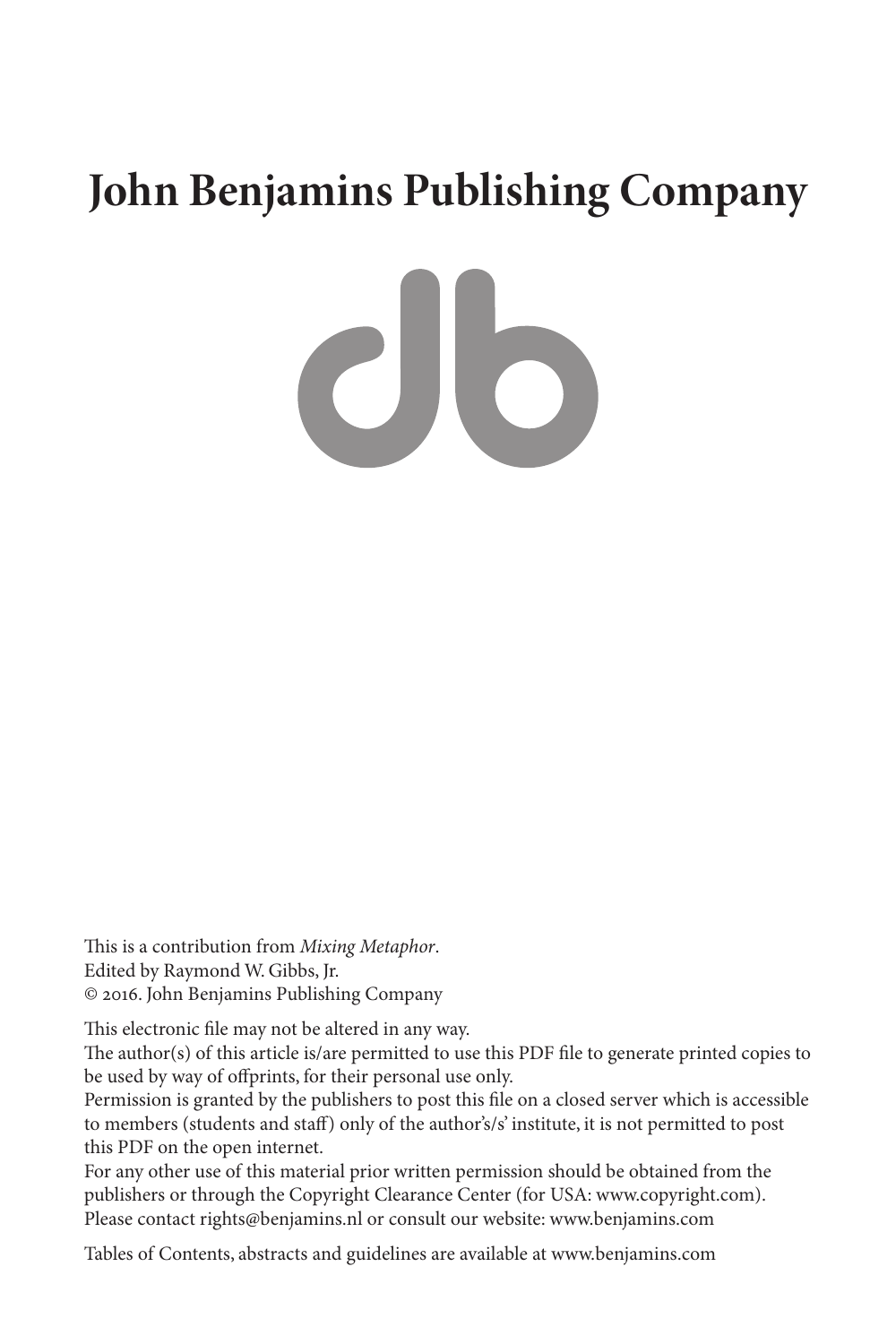# **Extended metaphor in the web of discourse**

Anita Naciscione Latvian Academy of Culture

This chapter explores extended metaphor in the cognitive stylistic framework. Extended metaphor defines as an entrenched stylistic pattern of both thought and language, reflecting extended figurative thought. It is a cognitive inference tool, applicable in new figurative thought instantiations. A metaphor can be extended only by extension of its metaphorical image: by creating a metaphorical sub-image or a string of sub-images, which relate metonymically by associations of contiguity. Metonymy is invariably present in each instantiation of metaphorical extension. Thus, extended metaphor is "mixed" by definition.

Metaphor is not alone in figurative meaning construction. Apart from metonymy, extended metaphor may incorporate other figurative modes (pun, allusion, personification, euphemism, hyperbole, irony), forming figurative networks and representing a process and a result of human thought and a conceptualisation of experience. Only a detailed semantic and stylistic analysis will reveal the interaction and interrelationships of direct and figurative meanings in the web of discourse, which is not a "mix" but a natural flow of figurative thought in natural discourse.

## **12.1 Introduction: A cognitive perspective**

Cognitive research has established that figurative language forms part of human cognitive processes. People think and conceptualise their experience and the external world in figurative terms. In the cognitive linguistic view, one of the most important tenets is that metaphor constitutes an inherent part of thought, language and culture.

Stylistic patterns appear to be linked to the immemorial past of humanity of which we have no written records. Metaphor and extended metaphor are centuries-old techniques of both thought and language. My aim is to explore extended metaphor as a stylistic pattern from the cognitive stylistic perspective. As to the English language, extended metaphor has existed throughout the course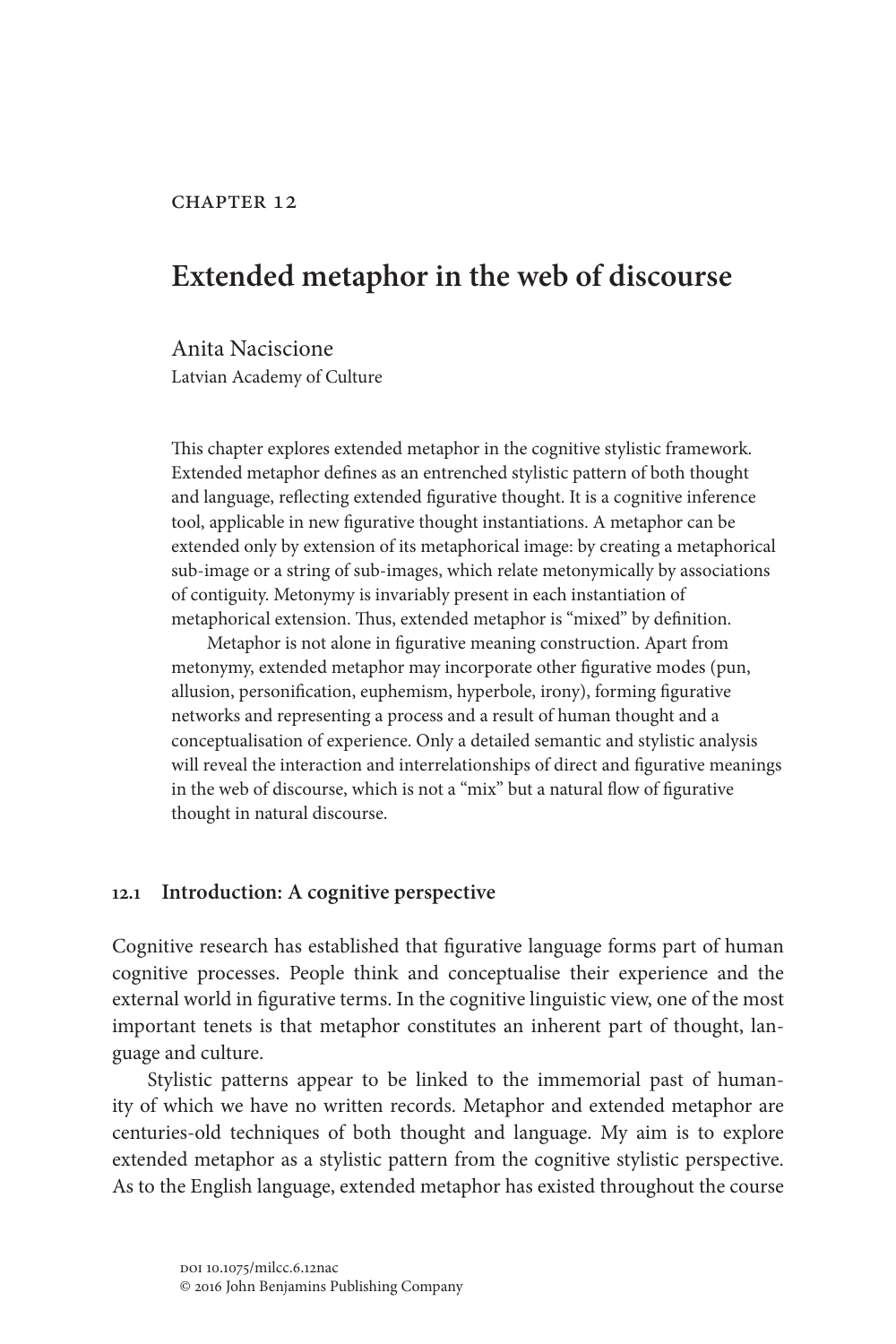of its history as a way of thinking. Old English texts and dictionary attestations reveal that written records of extended metaphor go back to the earliest stages of existence of written text in English, that is, to the eighth century. Significantly, while the verbal manifestation of an extended metaphor does not repeat itself, pattern does. What patterns have in common is that the development of metaphorical thought forms new extensions in real contexts, using the same language means.

This chapter attempts to provide insights into the common properties of extended metaphor that emerge in actual language use. Observation and analysis are based on a large corpus of stylistic use of lexical metaphors and metaphorical phraseological units (PUs)<sup>1</sup> in discourse. Exploration of extended metaphor across sentence boundaries is supported by ample textual illustrations of stylistic use ranging from Old English (OE) to Modern English (MoE). The chapter is structured as follows. Section 2 argues for pattern of stylistic use as a structure of thought and a cognitive inference mechanism that is reproduced in new diverse stylistic instantiations. Extended metaphor is one of the most widespread stylistic patterns in actual use. Section 3 brings out the variety of discoursal manifestations of extended metaphor, presents its common types and uncovers the role of metonymic links in the extension of the metaphorical image. A study of metaphor in discourse naturally leads to the concept of extended metaphor. In Section 4, a diachronic approach reveals the stability of the pattern of extended metaphor. The pattern is viewed as part of the mental lexicon, stored in the long-term memory of the language user. Section 5 takes a closer look at sustainability of extended metaphor that is regarded as a natural phenomenon. As thought is sustainable, so is figurative language. A sustained metaphorical image acquires a discourse dimension and promotes semantic and stylistic cohesion of the text. This Section examines the involvement of other tropes in an extended metaphorical instantiation: metonymy, pun and allusion. Section 6 presents a case study of multimodal representation of figurative thought, involving stylistic techniques from more than one semiotic mode of expression. Extended metaphor exists not only in thought and language but also in visual representation and its perception. Finally, in Section 7, I argue against the terms "mixed metaphor", "impermissible mixed metaphor" and "contaminated metaphor". In this chapter, I do not deal with the beliefs of prescrip‑ tive linguistics. I am interested in the use of metaphor in real discourse environments. The illustrations analysed reveal that the flow of figurative thought does not obey the rules of formal logic. The use of metaphor along with other metaphors

**<sup>.</sup>**  I hold that the phraseological unit is a stable, cohesive combination of words with a fully or partially figurative meaning.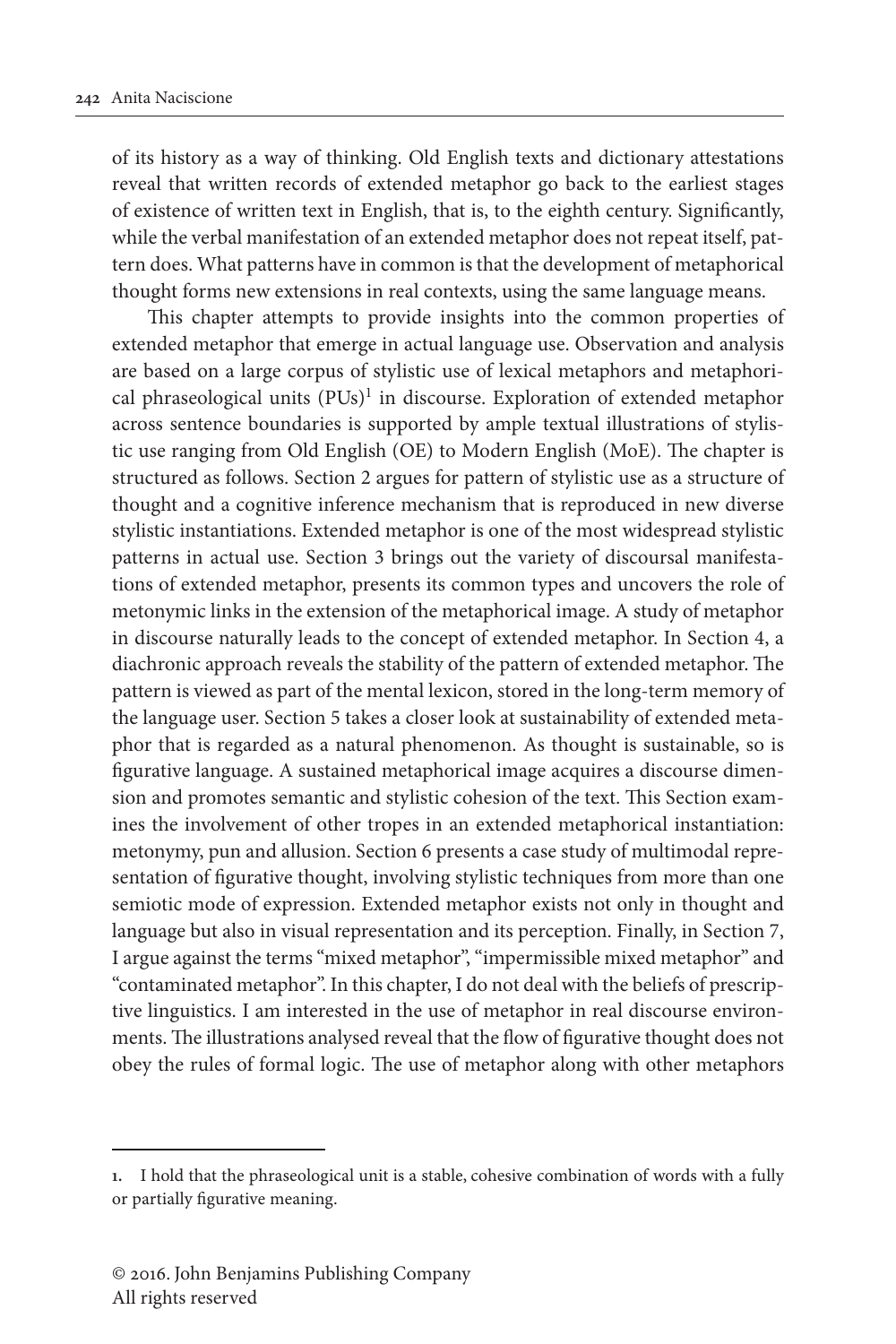and stylistic patterns is a natural discourse phenomenon. That is why I view the traditional notion of "mixed metaphor" (and hence the term) as inappropriate.<sup>2</sup>

The analysis of my empirical material brings me to the conclusion that extended metaphor is a mode of reflecting extension of figurative thought; it is one of the patterns by which people conceptualise their thoughts, feelings, and experiences. Thus it is an integral part of our conceptual system.

## **12.2 Stylistic pattern of extended metaphor as a structure of thought**

Stylistic pattern is an essential element in figurative meaning construction. It is a cognitive inference tool and a mental stylistic technique which is applicable in new figurative thought representations. Pattern is an archetypal conception and an integral part of mental cognitive structures. As "an abstract framework" [\(Gibbs 2003](#page-25-0)), pattern helps to form new creative instantiations in use. Patterns are used to construct meaning.

Stylistic pattern forms a set of common rules of use in discourse. Each pattern is characterised by a number of formal and semantic features which are compulsory for new instantiations designed on the basis of the pattern. As typified recurring techniques, patterns are elements of the language system which can be reproduced. Thus, patterns of stylistic use are reproducible elements, generating innumerable particular manifestations in discourse ([Naciscione 1982](#page-25-1), [2010](#page-25-2)).

Extended metaphor is one of the most widespread stylistic patterns in instantial stylistic use<sup>3</sup> in most discourses. It is a characteristic of the figurative mind: one of the figures of thought that is used to conceptualise experience. For instance, John Fowles' *The French Lieutenant's Woman* is a love story focusing on the compelling mystery and passionate relationship between Charles and Sarah:

**fire**<sup>4</sup>

He had thought by his brief gesture and assurance to take the first step towards putting out the fire the doctor had told him he had lit; but when one is

**<sup>.</sup>**  In the cognitive linguistic view metaphorical terms are theory constitutive metaphors. See [Gibbs \[1994](#page-25-3)] [1999](#page-25-4):169–172.

**<sup>.</sup>**  Instantial stylistic use is a particular instance of a unique stylistic application of a word or a phraseological unit in discourse resulting in significant changes in its form and meaning determined by the thought and the context.

**<sup>.</sup>**  In this chapter, stylistic instantiation has been highlighted for emphasis: **base forms** are marked bold and underlined; instantial elements are spaced and underlined; replaced elements are underlined double and spaced; cues are marked with an interrupted line.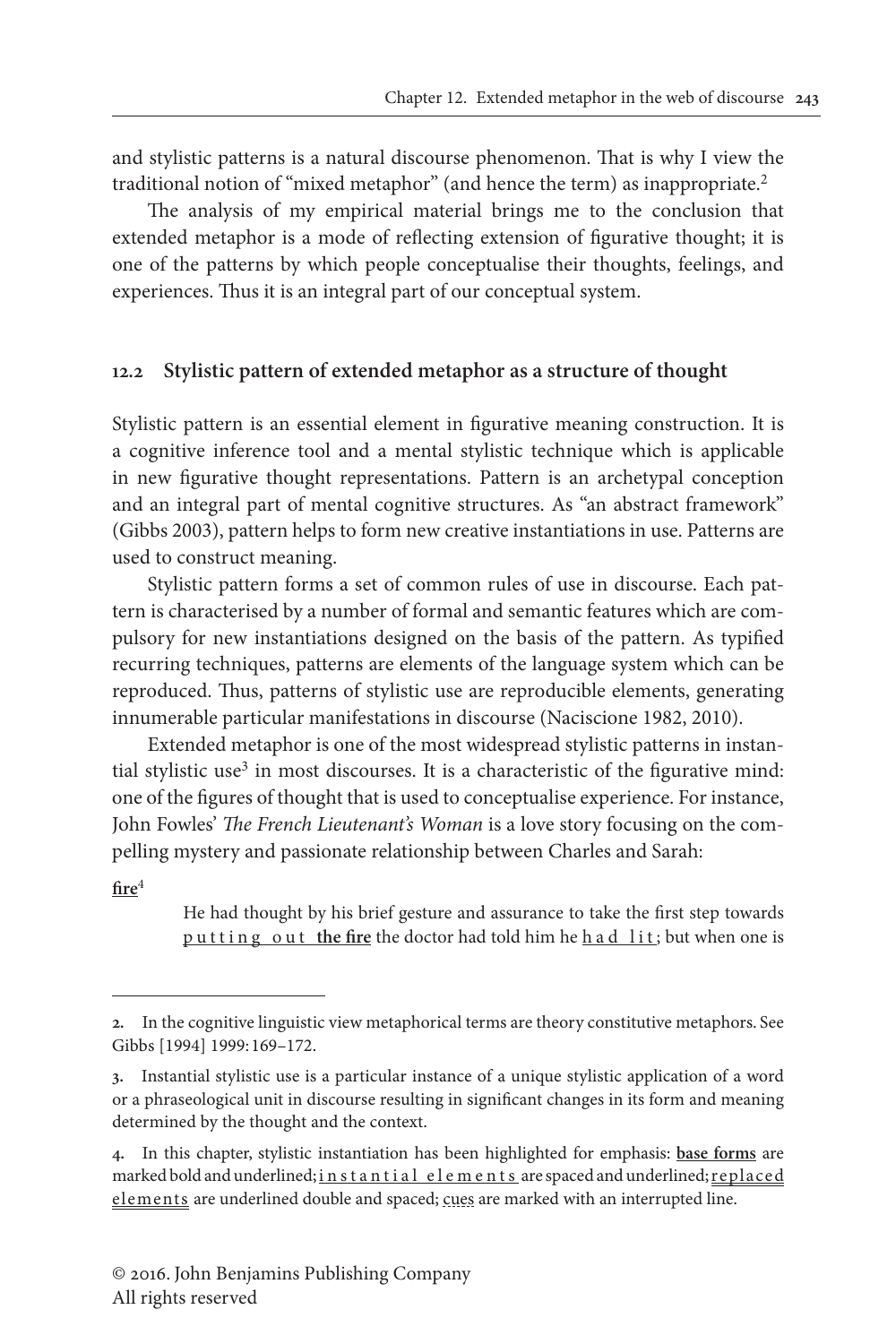oneself the fuel, fire fighting is a hopeless task. Sarah was all flame. Her eyes were all flame and she threw a passionate look back at Charles. J. Fowles, *The French Lieutenant's Woman*

The whole instantiation of *fire* is a metaphorical network, consisting of the base metaphor<sup>5</sup> and five metaphorical sub-images,<sup>6</sup> all relating to it by associations of contiguity; this means that they are linked metonymically.7 The presence of metonymy is an intrinsic element in every metaphorical extension. This instantiation is a linguistic manifestation of the conceptual metaphor love is fire. I would argue against the use of decontextualised phrases and sentences to illustrate either conceptual metaphors or their linguistic manifestations. I believe in a discoursebased approach to stylistic phenomena.

It is not only lexical metaphors but also phraseological metaphors that may be extended across sentence boundaries in any type of discourse (e.g., prose, poetry, drama, print media texts, advertisements). The stability and cohesion of the base form of the PU provides ample opportunities for extension of figurative thought even in a short stretch of text, for instance:

#### **to burn daylight**

| Mercutio: | Come, we burn daylight, ho!                    |
|-----------|------------------------------------------------|
| Romeo:    | Nay, that's not so.                            |
| Mercutio: | I mean, sir, in delay                          |
|           | Wewaste our lights in vain, like lamps by day. |
|           | W. Shakespeare, Romeo and Juliet, Act 1, Sc. 4 |

Out of all the structural types of PUs, it is proverbs<sup>8</sup> that lend themselves most frequently to stylistic use. Mieder rightly concludes that "it is exactly the metaphor

**<sup>.</sup>**  By a base metaphor I understand a lexical or a phraseological metaphor that serves as a basis for metaphorical extension.

**<sup>.</sup>**  A sub-image is an extension of the metaphorical image in a direct way or through other sub-images. The sub-images become part of the associative figurative network created and sustained on the basis of the metaphorical image.

**<sup>.</sup>**  Gibbs urges metaphor researchers to study "the interaction of metaphor and metonymy in expressions for linguistic actions" [\(Gibbs 1999:](#page-25-4)36–37). It is essential to understand the interrelationship between metaphor and metonymy not only at the level of the system of language but also in the web of discourse.

**<sup>.</sup>**  I believe that proverbs are part of phraseology as language units, e.g., *the road to hell is paved with good intentions.* Proverbs are stable, cohesive combinations of words, with a fully or partially figurative meaning in their base form, the same as other PUs. Proverbs form one structural type of PUs. In the cognitive stylistic view, the same cognitive processes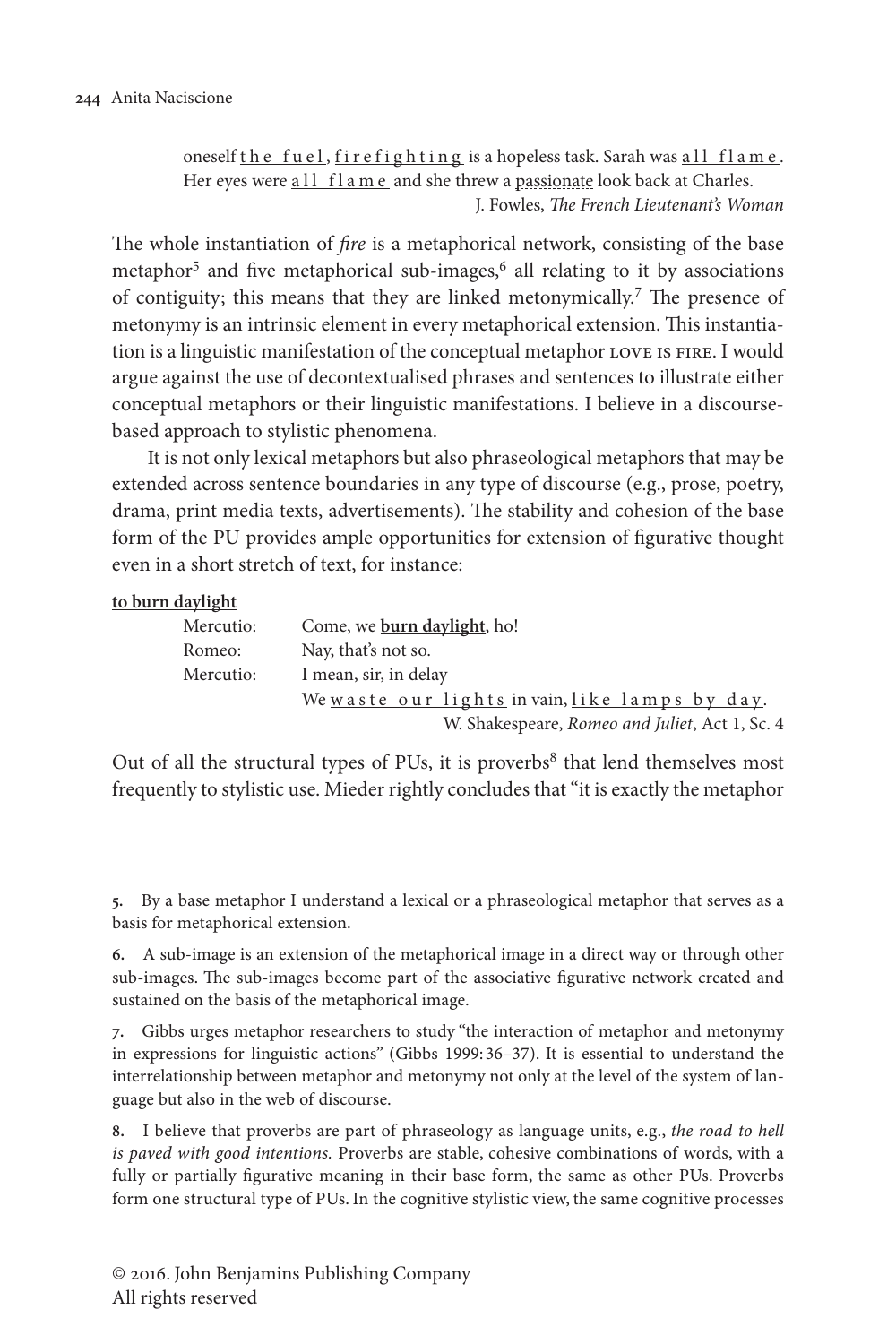of the proverb which enables us to employ proverbs in so many different contexts" [\(Mieder 1989](#page-25-5): 21). E.g.:

#### **the road to hell is paved with good intentions**

Hell isn't merely paved with good intentions; it is walled and roofed with them. Yes, and furnished too.

A. Huxley, *Time Must Have a Stop*

Shakespeare's plays offer numerous sophisticated illustrations of extended figurative thought that cover longer stretches of text, including monologues, e.g., the Ghost who is the spirit of Hamlet's late father delivers the following message to Hamlet:

#### **to make one's hair stand on end**

I could a tale unfold whose lightest word Would harrow up thy soul, freeze thy young blood, **Make thy** two eyes, like stars, start from their spheres, Thy knotted and combined locks to part, And each particular **hair to stand on end**, Like quills upon the fretful porpentine. W. Shakespeare, *Hamlet*, Act 1, Sc. 5

The extended image conjures up the horror of the whole scene and brings Hamlet to the revelation that his father had been most foully murdered. The development of this horrifying thought forms an extended metaphor with metonymic links in between the sub-images, creating a cohesive network of associations.

As thought develops, metaphor develops too. Extended metaphor reflects extended figurative thought. The pattern of extended metaphor is a way to instantiate a new meaning in discourse. Strings of sub-images bring out the cohesive strength of the pattern: metaphorical ties and metonymic associations of contiguity with the base image provide semantic and stylistic cohesion in discourse. Creation of an extended metaphor is a cognitive skill, part of the human ability for continued abstraction. Interpretation of the figurative network calls for a cognitive approach to use of both metaphor and metonymy. My observations fall in with recent advances in cognitive linguistics and "the novel claim that metonymy is a form of thought" [\(Gibbs 2007:](#page-25-6) 31). In extended metaphor, metonymy does not function on its own but in close interaction with metaphor and other stylistic techniques. Thus, extended metaphor is an instantial pattern involving a string of metaphorical sub-images sustained and linked together by the base metaphor, creating a cohesive network of associative metaphorical and metonymic ties.

determine stylistic changes of proverbs in actual use and the same stylistic patterns are employed in discourse.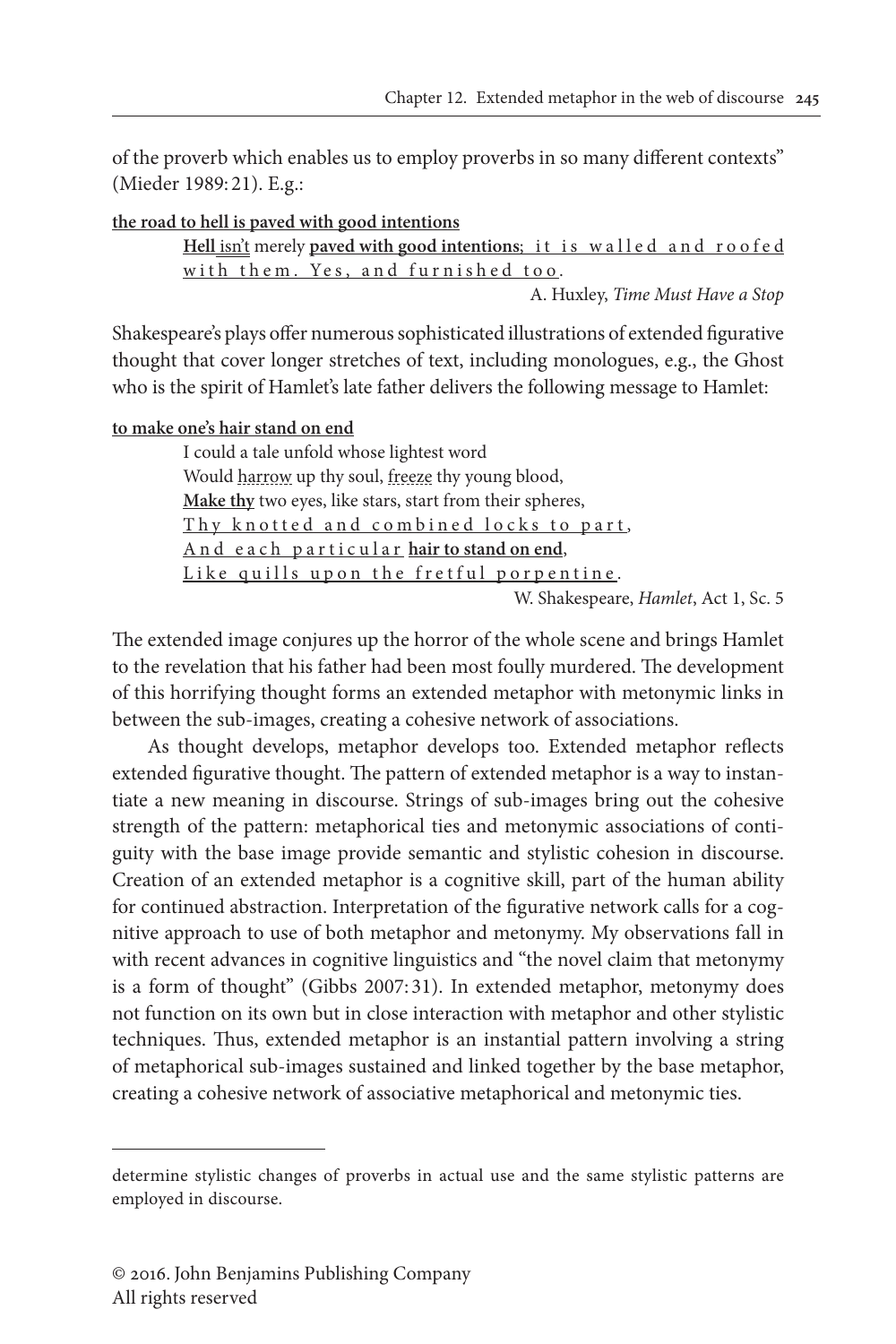# **12.3 Types of extended metaphor**

Several types of extended metaphor exist; these are subsets of the instantiation of extended figurative thought. The simplest type of extended metaphor consists in the use of one sub-image, metonymically going back to the base metaphor. It is widespread in all types of genre and all periods of the development of English. The following is a commercial for Nissan cars. The metaphor is extended, resorting to use of Eastern mysticism. Interestingly, the commercial is an instantiation of the conceptual metaphor life is a journey that also appears in the text:

#### **a journey**

```
Remember, young man, life is a journey. Enjoy the ride .
                                          Nissan TV commercial, 1996
```


**Figure 12.1.** Extended metaphor Type 1

The most common type of extended metaphor presents successive use of metaphorical sub-images. It is a linear development of figurative thought. A sequence of sub-images emerges, strung out in a line, securing a sustained mental picture of the image of the base metaphor. Metaphorical development proceeds like a chain reaction aroused by the thought of the previous sub-image, with each instantial metaphorical item bringing about the subsequent sub-image:

```
a new broom/a new broom sweeps clean
```

```
A new broom doesn't always sweep clean, it just brushes some
of the worst dirt under the carpet for a while.
```
*Collins Cobuild Dictionary of Idioms*, p.51



**Figure 12.2.** Extended metaphor Type 2

© 2016. John Benjamins Publishing Company All rights reserved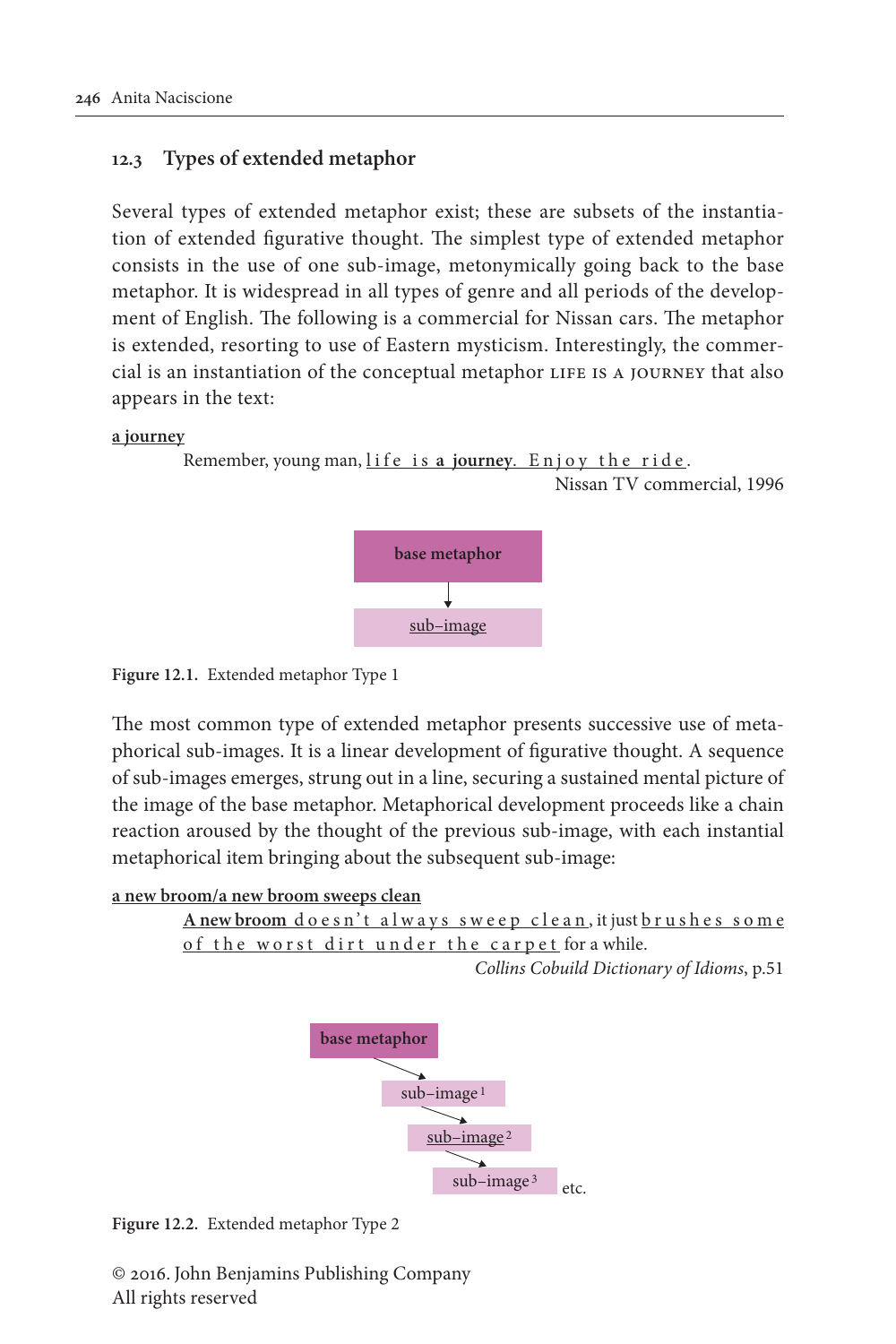This figure reflects figurative extension, constituting a process and resulting in a string, a whole semantic network of novel associative sub-images, linked metonymically, that are sustained on the basis of the image of the PU, covering an entire area of experience.

Another type of extended metaphor is the extension of two or several notional base constituents. The development of several constituents provides parallel lines of metaphorical thinking, creating a ramified semantic structure, which at the same time remains part of the image of the PU and its instantiation in the given context. In the following example from Chaucer, both *asse* and *harpe* are extended, securing a cohesive network of associative ties over five lines of verse:

#### **lyk an asse to the harpe** <sup>9</sup>

Or artow **lyk an asse to the harpe,** That hereth soun, whan men the strenges plye, But in his minde of that no melodye May sinken, him to glade, for that he So dul is of his bestialitee?

1380 G. Chaucer, *Troilus and Criseyde*



**Figure 12.3.** Extended metaphor Type 3

In the course of time, stylistic patterns acquire new features; this is a logical diachronic development of stylistic patterns. Usually the metaphorical extension follows the base metaphor. In EMoE<sup>10</sup> a new type appears where a sub-image or

**<sup>.</sup>**  The PU *lyk an asse to the harpe* is obsolete MoE.

**<sup>.</sup>**  EMoE – Early Modern English is a period from the late 15th century to the transition to Modern English in the late 17th century, also called Early New English (ENE).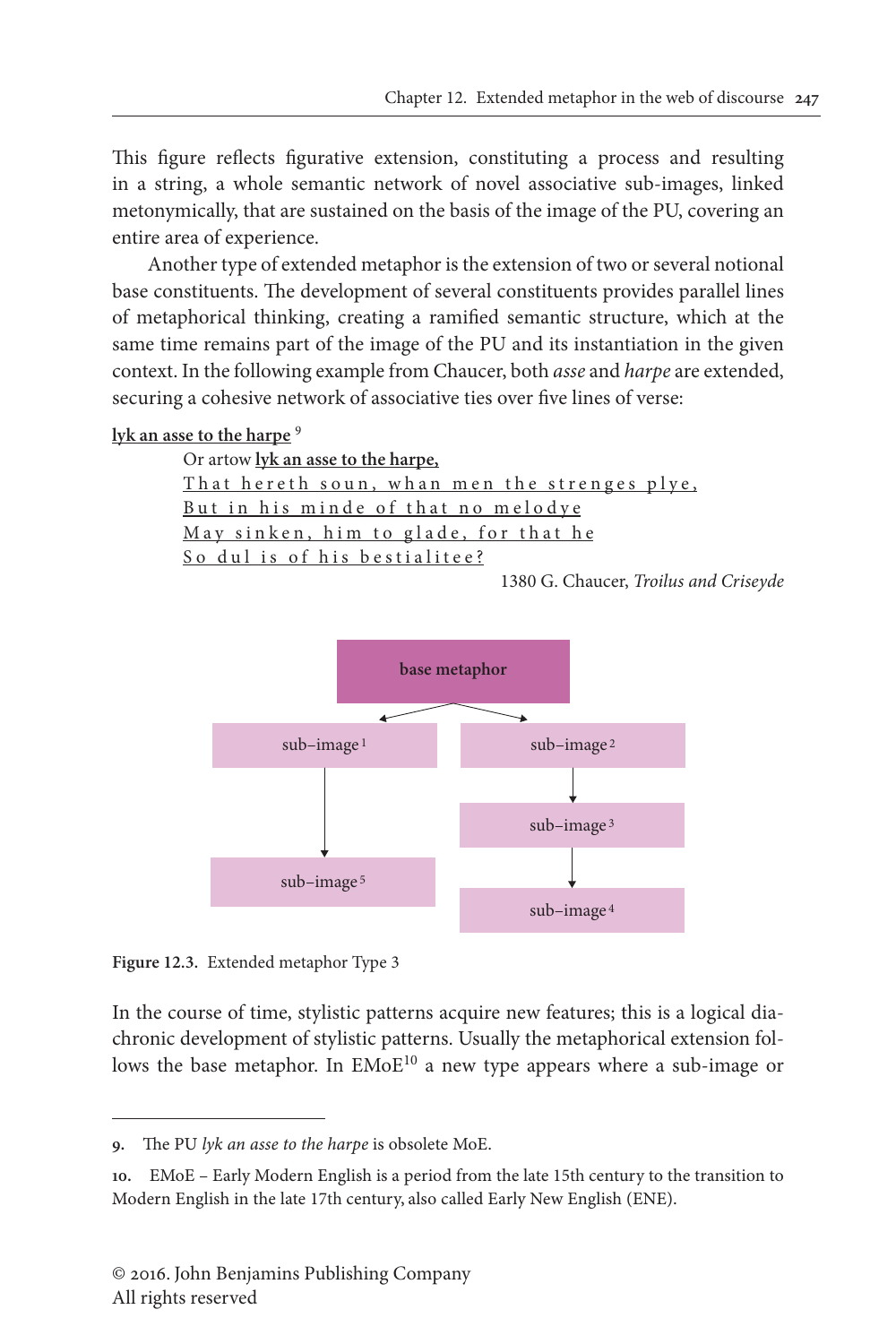several sub-images may also precede the base metaphor as we see it in Shake– speare's plays. For instance:

#### **to hoist with one's own petard**

Let it work; For 'tis the sport to have the enginer **Hoist with his own petard**: and 't shall go hard But I will delve one yard below their mines, And blow them at the moon .

W. Shakespeare, *Hamlet*, Act III, Sc. 4



**Figure 12.4.** Extended metaphor Type 4

Sustainable development of figurative thought is secured by metonymically extending the base image, e.g. *petard* → *enginer*… *delve one yard below the mines*…*blow them at the moon*. However, the whole instantiation is perceived holistically: the result of image extension is the metaphorisation of the whole context. It is a representation of a metaphorical flow of thought in turning the plot against the plotter. Use of a military image<sup>11</sup> reveals the true nature of Hamlet's enemies. He feels their hostility and is encircled by them, but he is not going to give in without a struggle. The metaphorical image is extended to reveal Hamlet's state of mind and his feelings.

We know that Shakespeare's plays are built on figurative language. Extended metaphor stands out as a very frequent phenomenon in his plays, reaching

**<sup>.</sup>**  In Shakespeare's day it was the practice of engineers (constructors of military engines) in a military siege operation to dig a mine or an underground gallery under the defences and blow them up with a charge. The defenders would try to dig a counter-mine under it and set off a charge that would blow up the men and explosives in the original mine.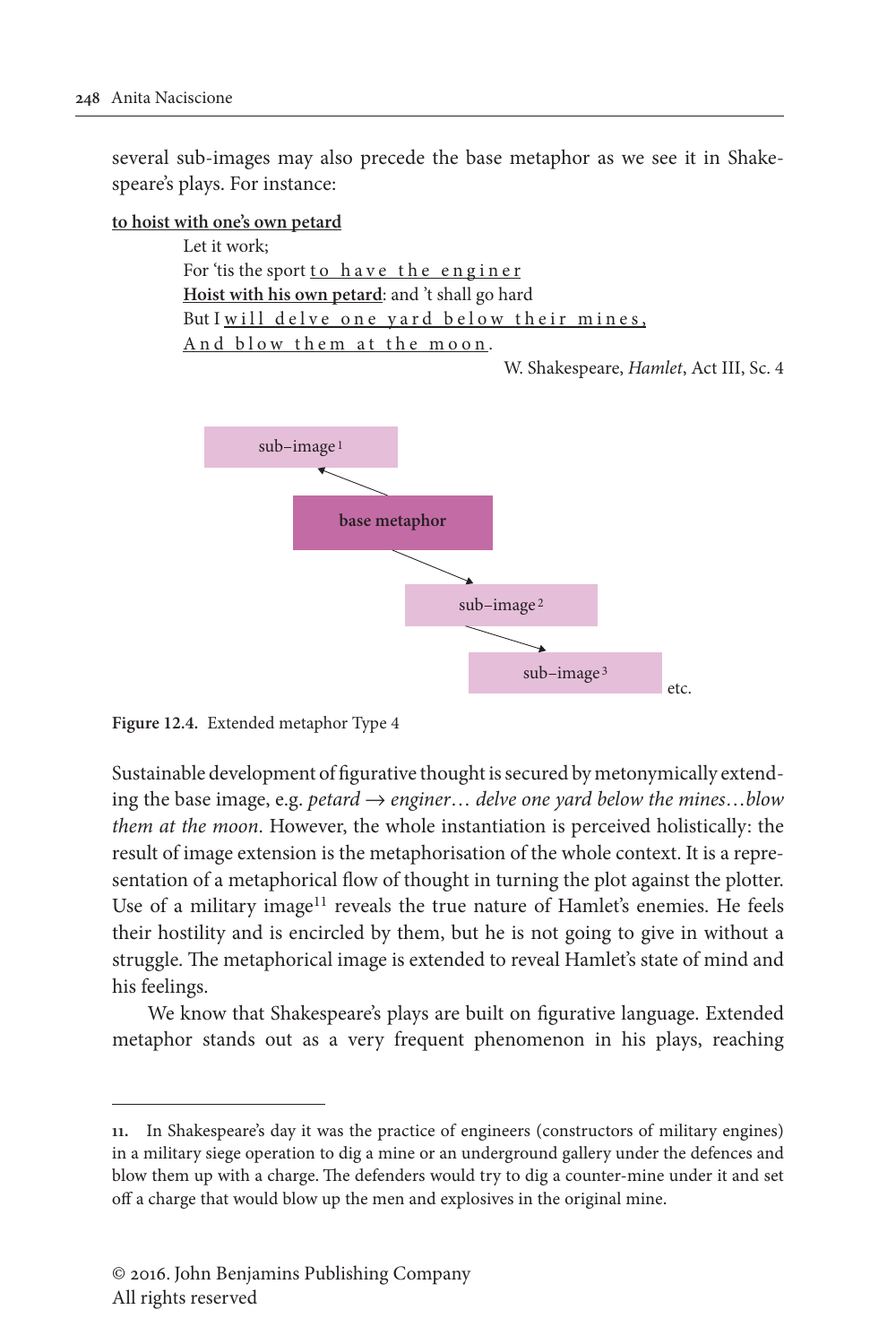sophisticated heights. For a typical instantiation of this type of extended metaphor, see the famous monologue "All the world's a stage" in Shakespeare's play *As You*  Like It, Act II, Sc. 7. The whole extension of figurative thought covers 27 lines, creating a closely-knit network of metaphorical sub-images that not only follow the base metaphor *stage* → *players* … *exits* … *entrances* … *play many parts* … *acts* … *plays his part* … *scene*, but also precede the base metaphor: *wide and universal theatre* … *pageants* … *scene* … *to play in.* The whole monologue is an instantiation of the conceptual metaphor THE WORLD IS THEATRE.

# **12.4 A diachronic approach to the stylistic use of extended metaphor**

Patterns are part of the mental lexicon, stored in the long-term memory of the language user. They are characterised by stability across centuries. New inimitable instantial forms are constantly generated in accordance with existing language patterns.

As a way of thinking, extended metaphor has existed since Old English throughout the course of the history of the English language, judging by the texts that have come down to us ([Naciscione 1982,](#page-25-1) [2010](#page-25-2)). The pattern is characterised by diachronic stability across centuries.

**se æppel on his eagan**<sup>12</sup>

Geheald me … and beorh me, swa swa man byrhð **þam æplum on his eagum** mid his bræwum .

c900 *Paris Psalter* 31 (16.8)

Extended metaphor is more frequently used and more extended in MiE than in OE as far as we can judge from recorded texts. Perhaps this could be explained by a difference in the prevalence of stylistic techniques in the two periods. OE verse mostly relies on alliteration and inner rhyme. In OE stylistic use, the central role is played by kennings: a special type of compounding based on metaphorical periphrasis, e.g., OE texts feature numerous kennings that are poetic synonyms for the sea: *hron-rād* (whale-road), *hwæl-weġ* (whale's way), *seġl-rād* (sail road), *swan-rād* (swan-road). In MiE the stylistic use of metaphor becomes prominent:

**<sup>.</sup>**  OE *se æppel on his eagan* – MoE *the apple of one's eye*. The first references to this PU are known from the Bible (five cases in core use). The PU first appeared in OE in [King Alfred](http://en.wikipedia.org/wiki/King_Aelfred)'s translation *Gregory's Pastoral Care*; it is also used in his work *Boethius*.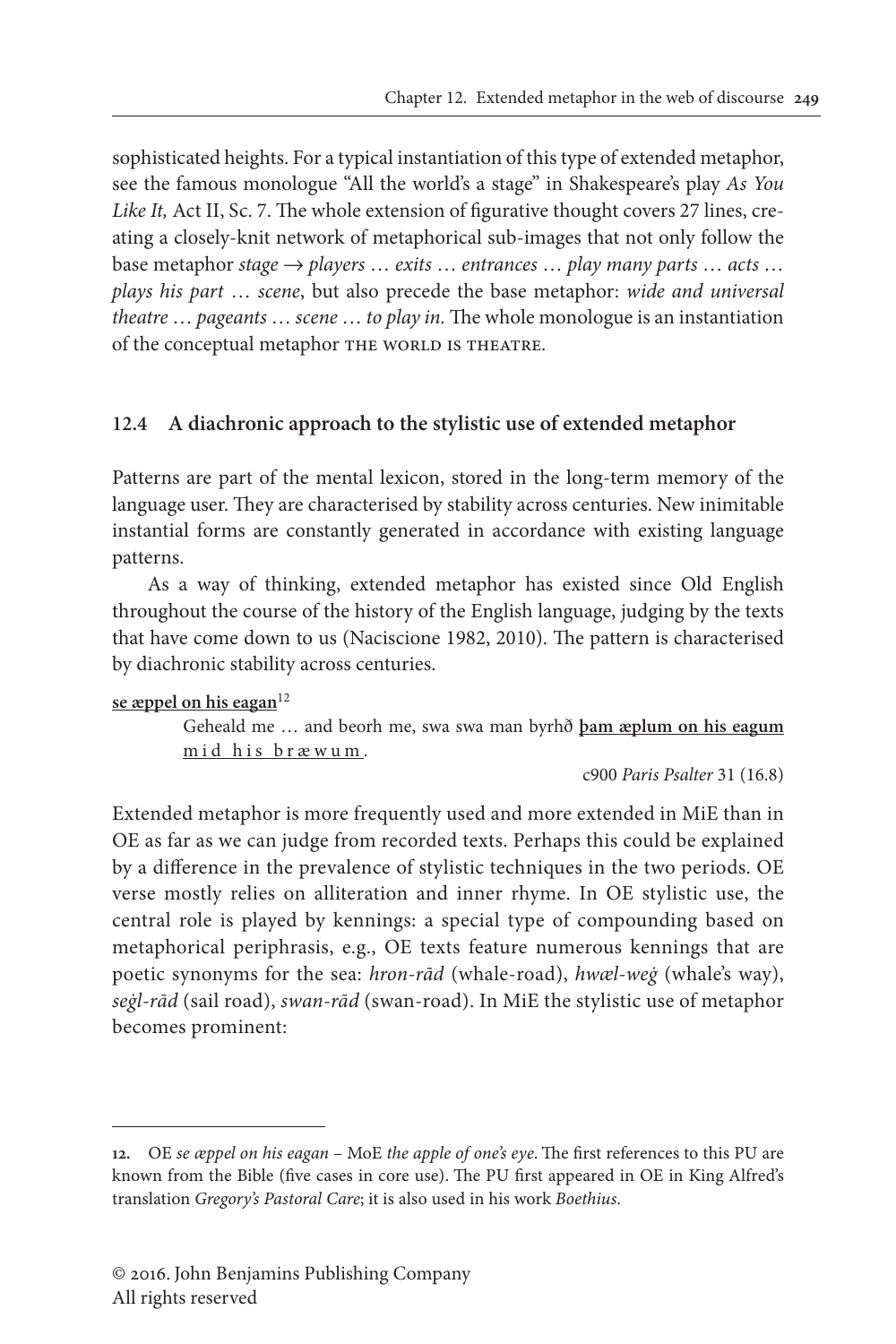#### **to catche a thorn**<sup>13</sup>

And how-so she hath hard ben her-biforn, To god hope I she **hath** now **caught a thorn,** She shal not pulle it out this nexte wyke; God sende mo swich thornes on to pyke! c1385 G. Chaucer, *Troilus and Criseyde*, II, 1271–1274

#### **an adder/serpent in the bosom**<sup>14</sup>

O servant traitour, false hoomly hewe, Lyk to **the naddre in bosom** sly untrewe. c1395 G. Chaucer, *The Canterbury Tales*, E, 1785–1786

Earlier periods of development of English testify to the historical evolution of conceptual mapping ([Trim 2007](#page-26-0), [2011\)](#page-26-1).

However, it is not only conceptual metaphors that are linked to pre-existing ones and that are traceable back in time: the same applies to stylistic patterns too, extended metaphor included. As cohesive figurative combinations of words, PUs are also characterised by cross-century stability, e.g., the PU *an adder/serpent in the bosom* is used by W. Caxton a century later according to recorded texts:

#### **a serpent in one's bosom**

But they, lyke as the **serpent** that prycketh or styngeth hym that kepeth hym warme **in his bosomme**.

1481 W. Caxton *Godeffroy*, 66.34–35

Empirical observations allow me to draw generalisations about patterns across centuries and various types of discourse, seeing sameness in difference. The stylistic pattern is a reproducible and dynamic element of the system of language. As a diachronically recurring element, pattern is inherently stable ([Naciscione 1976,](#page-25-7) [1982\)](#page-25-1).

Diachronic evidence has it that PUs also evolve through time, e.g., the PU *a snake/serpent in/under the grass/flowers* has been recorded in English texts since the end of the MiE period. Chaucer's works contain two instances of its use, both striking extended metaphors (see [Naciscione 2010:](#page-25-2) 154; 241), which means that the PU was already in use before Chaucer, borrowed into MiE as a loan translation of the Latin proverb *latet anguis in herba* [\(Apperson 1969](#page-24-0): 583). The PU has been

**<sup>.</sup>**  The PU *to catche a thorn* is obsolete in MoE.

**<sup>.</sup>**  The variant *a serpent in one's bosom* is commonly used in MiE and EMoE. In MoE, the most common form is *a snake in one's bosom;* the full form is *to nourish/cherish a snake/a viper in one's bosom*. The PU was borrowed into MiE from the Latin proverb: *in sinu viperam habere.* It goes back to Aesop's fable *The Farmer and the Viper*. Thus, several variants have existed in the history of English; however, the metaphorical meaning has been sustainable.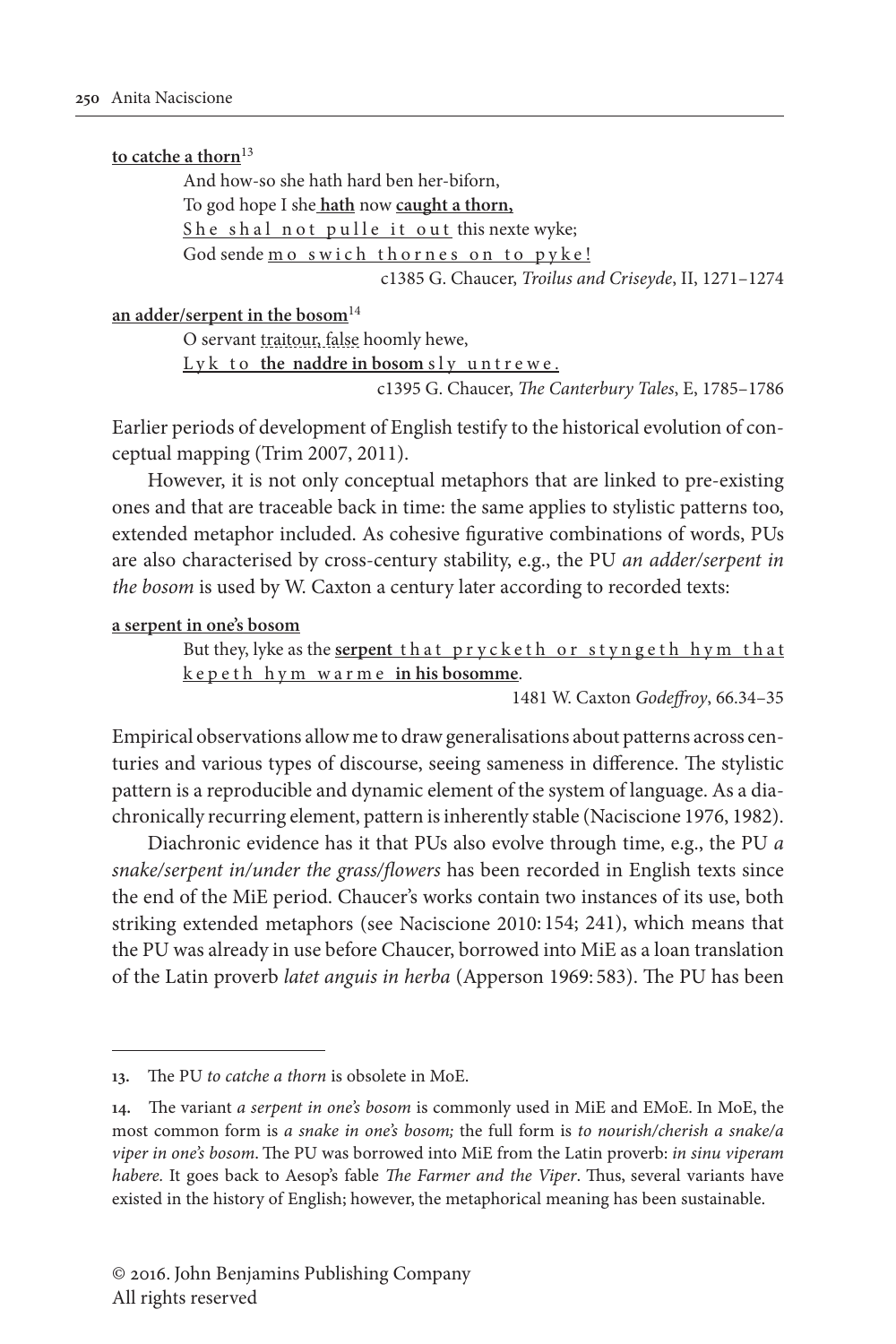extended in countless instances since Chaucer, creating instantial networks and permeating the stretch of text with metaphorical meaning:

> His felle malys he gan to close and hide, Lyche **a snake** that is wont to glyde With his venym **under** fresche **floures**.

1420 *Troy* I 18.209–211

Extended metaphor remains the most common stylistic technique used in EMoE and subsequent periods, as we can see from the following instantiation of another variant of the same PU: *a serpent under grass*: 15

> But the **serpent** lurked **vnder the grasse**, and ynder sugered speache was hide pestiferous poyson.

> > 1548 E. Hall, *Chronicle*

In the course of development, the base form of the PU has had a number of lexical variants; it evolved into *a snake in the grass* in MoE. Recorded examples since Chaucer's day reveal cross-century stability of the PU in use, not fixedness, frozenness, or non-compositionality. The PU is intrinsically stable in the face of diachronic changes – the existence of lexical variants in its base form. Semantic and stylistic stability is due to the metaphorical image that reflects human experience; it is a figurative thought preserved through the centuries. As the cited examples show, the PU *a snake in the grass* is a reproducible language unit that possesses both stability and a great deal of flexibility in use depending on the context and thought expressed, which determine the given stylistic instantiation.

MoE can boast innumerable cases of novel applications of the pattern of extended metaphor:

**a silver lining**<sup>16</sup>

She always discovered **silver linings** to the blackest of clouds , but now, scrutinize them as she might, she could detect in them none but the most sombre hues. Her imagination had worked out a dazzling future for this portrait.

E. F. Benson, *Trouble for Lucia*

**<sup>.</sup>**  Shakespeare used the PU *a serpent under flowers* twice in his plays (see [Naciscione](#page-25-2)  [2010](#page-25-2):109–110); these cases are sophisticated instances of allusion, which is a powerful stylistic technique, an implicit verbal reference to the image of the PU, evoking associations with the whole unit with the help of separate constituents.

**<sup>.</sup>**  *A silver lining* – a metaphorical PU derived from the proverb *every cloud has a silver lining*, see [Kunin \(1967](#page-25-8):560); Collins Cobui*[ld Dictionary of Idioms \(1995](#page-25-9)*:352). The same meaning has been preserved: a ray of hope, a metaphor for hope and optimism.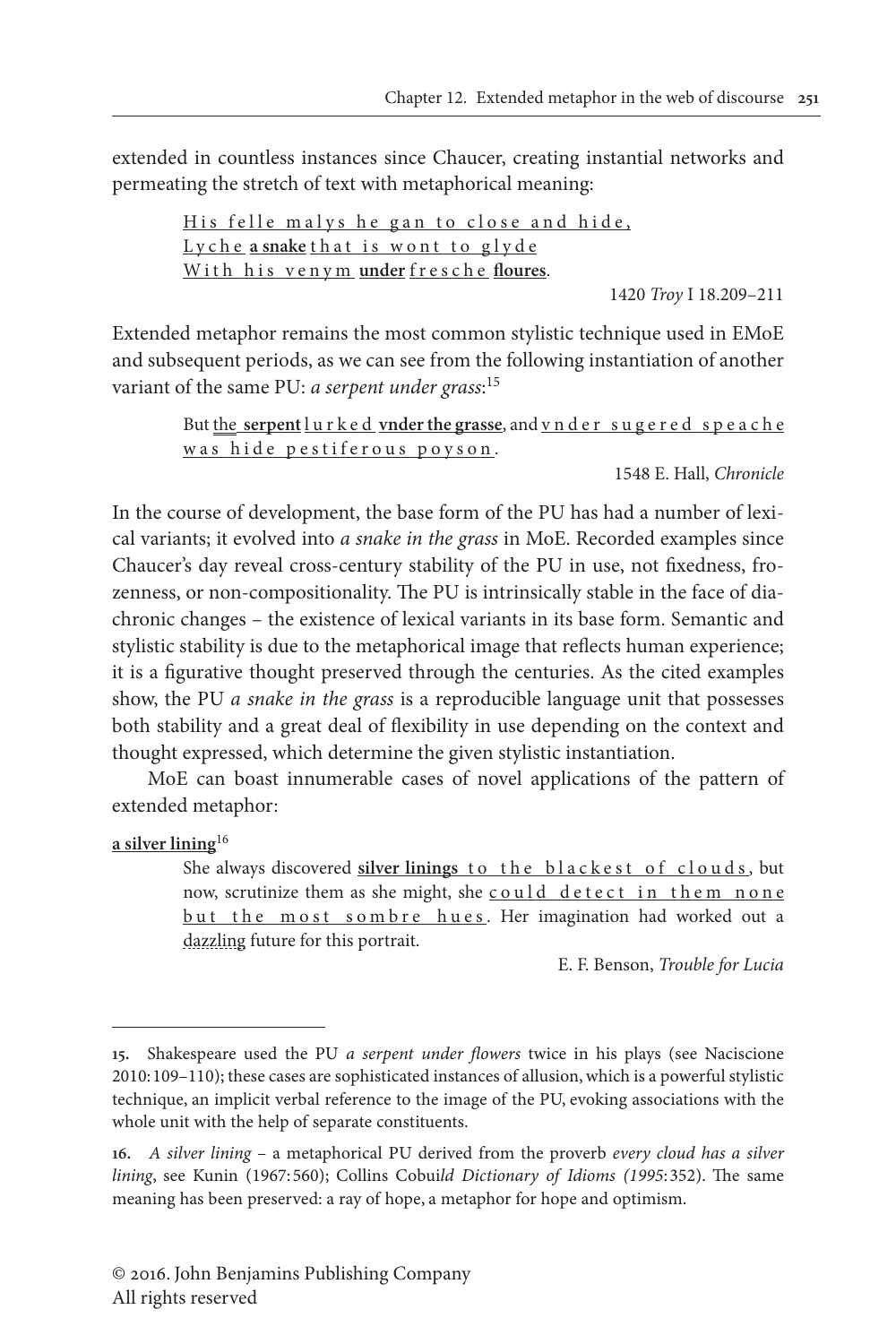Development of stylistic patterns over the course of time presents a vast field of research. Patterns can only be discerned by detailed and systematic analogies, which help to ascertain similarities and establish their basic range. However, even the few examples cited here provide a diachronic dimension: an ongoing diachronic process of pattern evolution as a framework for metaphor development and networking. My aim is to show that these patterns are not an invention of recent centuries, but a logical diachronic development of thought and language.

Thus, the stylistic pattern of extended metaphor is a mental pattern that is characterised by cross-century stability. It is viewed as a structure of thought that is reproduced in new creative instantiations. A fundamental tenet proposed here is sustainability of the stylistic pattern of extended metaphor throughout the history of the English language.

#### **12.5 Sustainability of figurative thought: A discourse dimension**

The stylistic pattern is inherently dynamic in discourse. It provides for the development and sustainability of metaphorical thought and language in discourse; it goes across sentence boundaries, contributing to the semantic and stylistic cohesion of text:

#### **like looking for a needle in a haystack**

Then of course we've got to find the antibody that we want, and that's the problem with the new technology. It's really **like** the **needle in** the **haystack**. We've got to go through the haystack, straw by straw, pulling out the **needle**.

*Collins Cobuild Dictionary of Idioms* 1995: 272

It is the cohesive sustainable development provided by gradual extension of contiguous links between sub-images that lends a discourse dimension to extended metaphor. The extension of the figurative mode of thought is clearly seen in turntaking in dialogical discourse. The following stretch of dialogue is built on one proverb; related elements form chains, in which the metaphorical network is intertwined with associations of contiguity, bringing out the cohesive force of figurative thought:

#### **rats desert a sinking ship**

"You seem to have drawn yourselves into the limelight, which is a thing I prefer to shun."

"Sounds like a case of **rats** and **a sinking ship**," put in Voles, upon whom Menton immediately turned.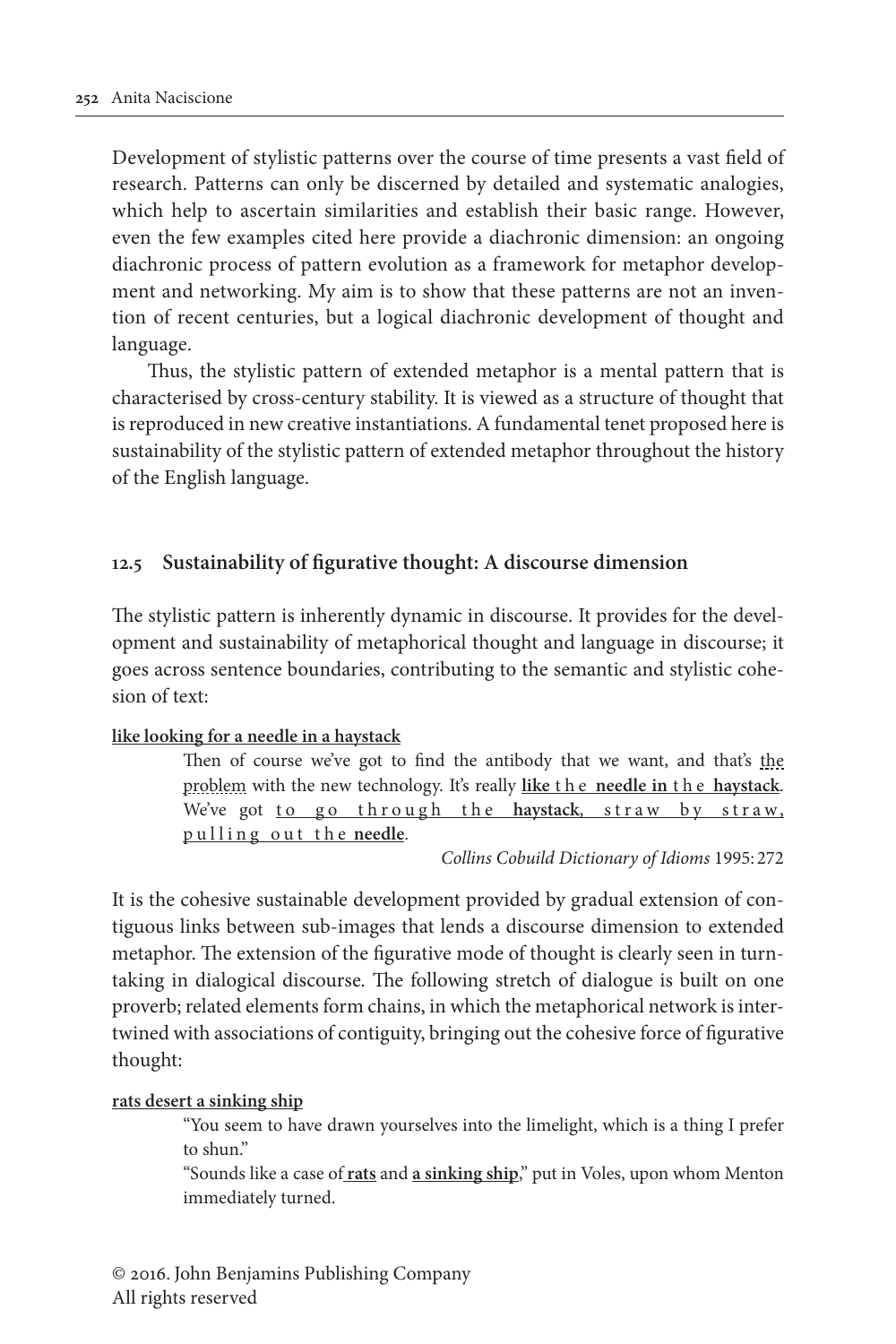"Don't be a fool," he snapped. "There is no question of **a sinking ship** if we s t e e r a sensible course."

"And there's no question of me following a rat's tendencies, either," said Burnham.

W. le Queux, *The Mystery of Mademoiselle*

It may be surprising to discover the strength of extended metaphorical image in texts of great English poets, such as Chaucer, Shakespeare, Milton, Byron and many others. Let me turn to Chaucer's use of *the tappe of lyf*17 in *The Reves*18 *Prologue* to his tale in *The Canterbury Tales*:

#### **the tappe**<sup>19</sup> **of lyf**

And yet ik have alwey a coltes tooth, As many a yeer as it is passed henne Sin that **my tappe of lyf** bigan to renne. For sikerly, whan I was bore, anon Deeth drogh **the tappe of lyf** and leet it gon ; And ever sith hath so **the tappe** y - ronne, Til that almost al empty is the tonne. The streem of lyf now droppeth on the chimbe. G. Chaucer, *The Canterbury Tales*, A, 3888–3895

Chaucer's greatness has been noted by many scholars. He has been called the father of English poetry, the father of English iambus, the maker of the national language; his narrative techniques have been highly praised. All this is very true. Even so, Chaucer's greatness in the creative use of language certainly remains underrated.

In the above quotation, the metaphor *the tappe of lyf* has been extended across six lines of poetic text. This extended metaphor is one instance of the greatness of Chaucer's creative mind in language use. These lines delineate the predestined course of a person's life: death draws the tap of life when a person is born and lets it run till almost empty is the tun, that is, until the barrel is almost empty. Interestingly, in this instantiation Chaucer uses a synonymous metaphor

**<sup>.</sup>**  *The tappe of lyf* is obsolete MoE.

**<sup>.</sup>**  MiE *reve* – MoE reeve, bailiff.

**<sup>.</sup>**  Some of the more difficult MiE words in this instantiation: MiE *tappe* – MoE tap; MiE

*lyf* – MoE life; MiE *drogh* – MoE draw; MiE *sith* – MoE since; MiE *tonne* – MoE tun, barrel; MiE *chimbe* – MoE rim of the barrel.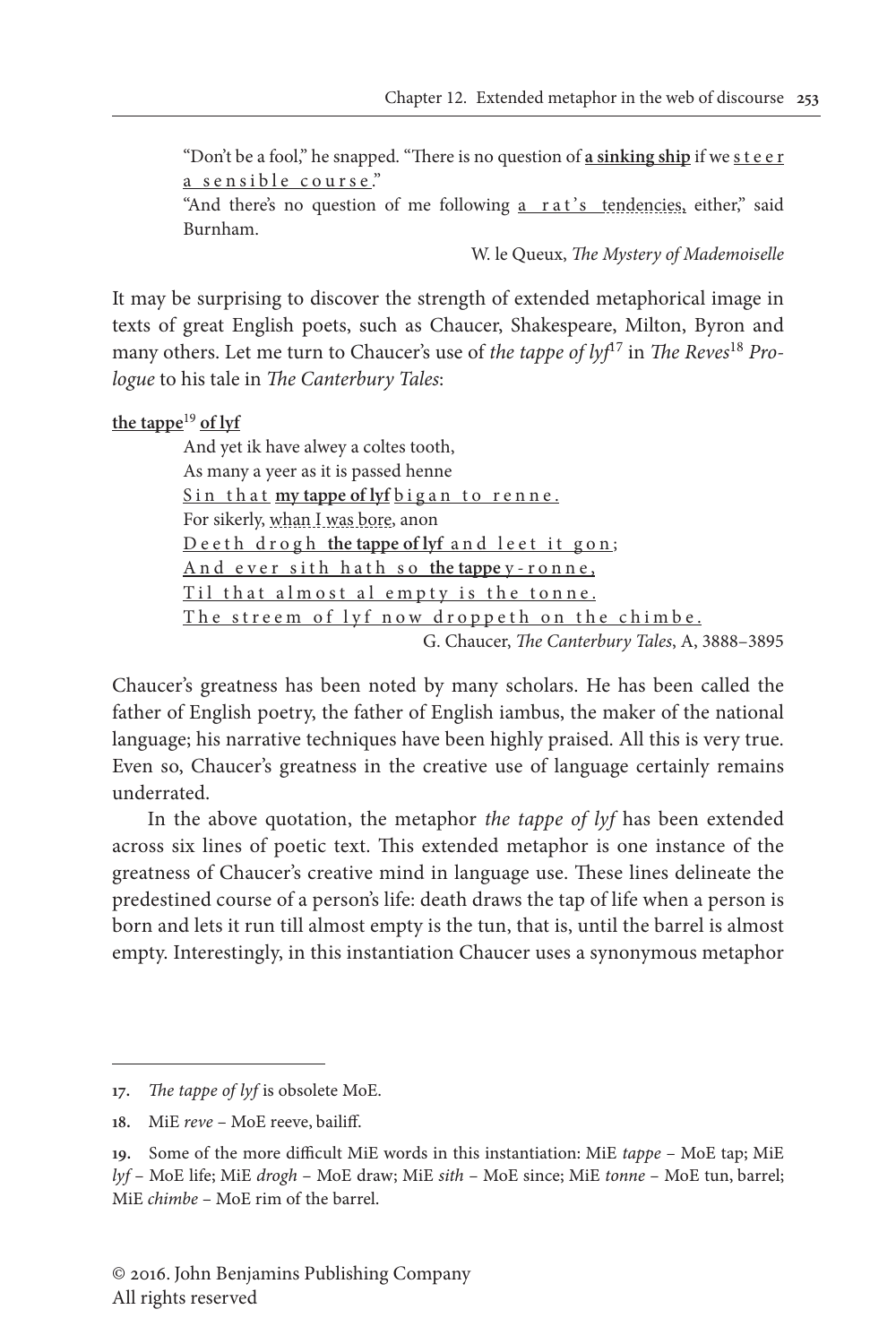*the streem of lyf* that is frequently used later in English literature along with *the sands of life*. 20

In discourse, extended metaphor frequently turns into a narrative technique. It sustains a narrative and creates a metaphorical continuum, a network of associative strings, constituting part of the same metaphorical application. Sustainability is secured by recourse to the base metaphor over successive phrases or sentences, or over longer stretches of text. For instance, the PU *an odd/strange fish* has been extended over a large stretch of 25 pages by D.H. Lawrence in his novel *The Lost Girl* to reveal the thoughts, emotions and experience of the lost girl who cannot bring herself to marry a man whom she does not love.<sup>21</sup>

However, extended metaphor may be instantiated not only by gradual extension of contiguous links between sub-images, as is so in all the above cases. Extension of a figurative image over considerable stretches of text may also be achieved by means of other stylistic patterns, e.g., pun, allusion and others.

Let me have a closer look at the use of the proverb *all that glisters is not gold,*<sup>22</sup> a metaphorical image which has been extended over a whole scene by William Shakespeare in his play *The Merchant of Venice* (Act II, Sc. 7). From the first lines of the scene we find out that a rich heiress, Portia, is facing the difficult task of choosing from among her suitors the right man whom she would marry. They have a choice of three caskets: one of gold, one of silver and one of lead. The right casket contains her picture. The first to choose is the Prince of Morocco. He chooses the golden casket with the following saying, engraved in gold: "Who chooseth me shall gain what many men desire". The whole scene is centred around the image of gold: the word "gold" or its derivative "golden" appears nine times within a short scene of 80 lines, used in both direct and metaphorical meanings, e.g., "A golden mind stoops not to shows of dross". At the end of the scene the Prince opens the golden casket to find no picture of Portia inside but a written scroll instead:

#### **all that glisters is not gold**

**All that glisters is not gold**; Often have you heard that told: Many a man his life hath sold

**.**  See the use of this metaphor in R. Burns' famous poem *A Red, Red Rose*:

 I will luve thee still, my dear, While *the sands o' life shall run* .

**.**  For a full analysis of this instantiation, see Naciscione 2010:230–233.

**<sup>.</sup>**  The form *all that glisters is not gold* was used in EMoE, it is obsolete in MoE. The MoE form is *all that glitters is not gold.*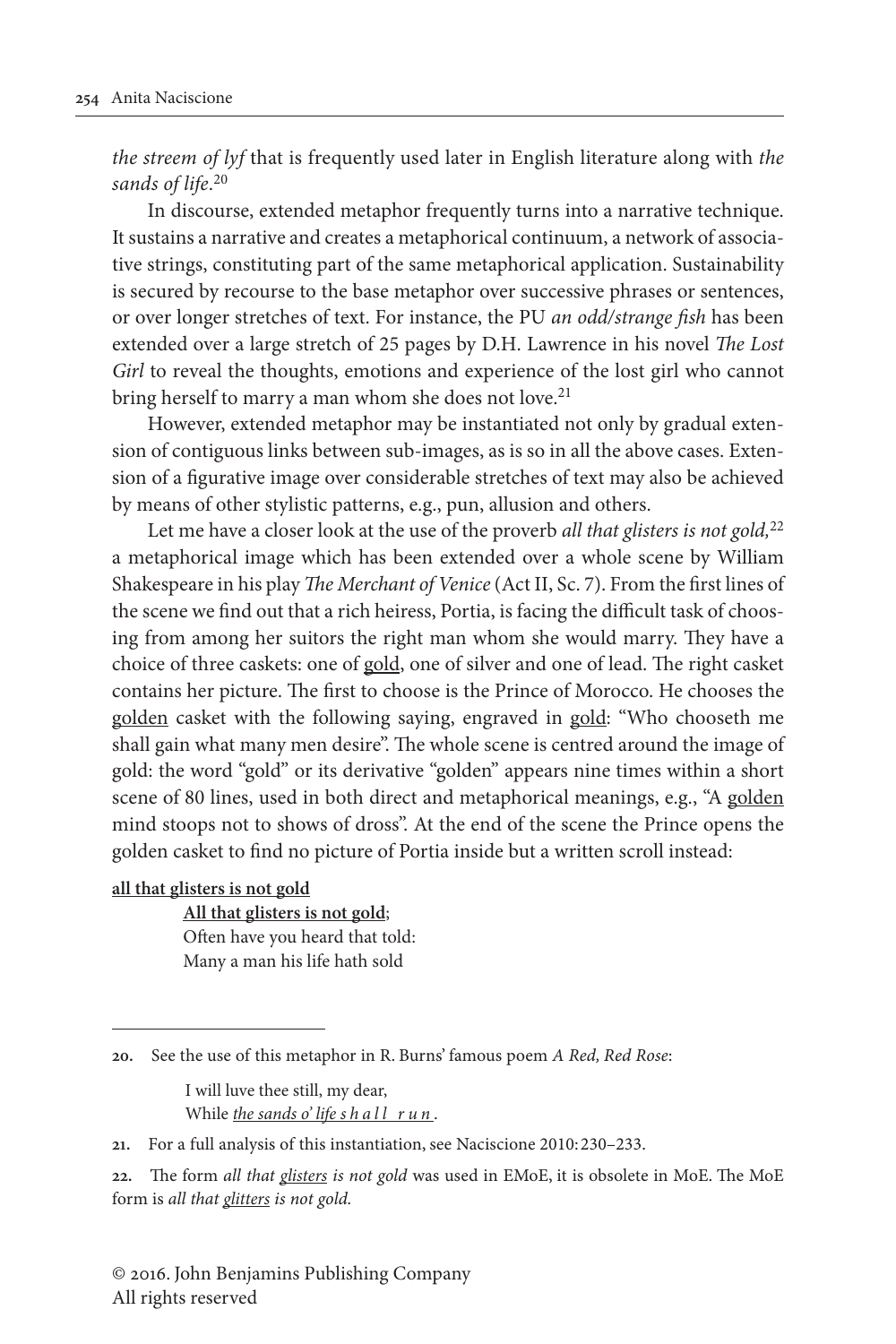But my outside to behold: Gilded tombs do worms infold. Had you been as wise as bold, Young in limbs, in judgment old, Your answer had not been inscroll'd: Fare you well; your suit is cold.

W. Shakespeare, *The Merchant of Venice*, Act II, Sc. 7

This monologue starts with the proverb *all that glisters is not gold.* The image of gold is extended further into *gilded tombs do worms infold* which is literal and metaphorical at the same time in this instantiation. This case study illustrates the role of metaphor in the web of discourse, acquiring a discourse dimension. This is not a "pure" metaphor; it is "mixed", instantiated in a pun that encompasses a whole scene. This is another type of figurative thought extension: extended pun. The metaphorical thought *all that glisters is not gold* covers a long stretch of text: a whole scene, providing semantic and stylistic cohesion and sustaining figurative thought. Only identification of the whole figurative network brings out the flow of figurative thought in a longer stretch of text.

Print media texts present an enormous variety of use of extended metaphor: an area of research in its own right. I would just like to offer a brief insight into the enormous potential of this stylistic technique in figurative conceptualisations. Metaphorical PUs are often employed in newspaper headlines, acquiring significance for the whole discourse.<sup>23</sup> The metaphor used in the headline conveys an overtone and takes on a prominence in relation to the entire text. For instance, the *Financial Times* frequently publishes serious articles in which headlines contain a metaphor that is extended over the whole text, creating a figurative network of semantic and stylistic relationships. In headlines, many authors choose PUs as the best way to represent the quintessence of the article, e.g., "What do we do now **the** climate **wolf is at the door**?"24 (*Financial Times*, 12 July, 2006, p. 2).

The first paragraph, which usually serves to set out the gist of the text in greater detail, is a tight network of metaphorical ties. We find out that the little boy *was gobbled up* as punishment for his earlier pranks. We read a reference to

**<sup>.</sup>**  I call this technique umbrella use: it refers to and covers the whole of the text. More on umbrella use see: [Naciscione 2010](#page-25-2):163–170.

**<sup>.</sup>**  *The wolf is at the door* means "the threat of poverty is upon us" (Spears [2002] [2006\)](#page-26-2). This proverb has developed from the PU *to keep the wolf from the door* ("to avert poverty or starvation") that has existed in the English language across centuries: MiE *to kepe the wolf frome the gate/dore*; EMoE *to kepe the wolfe from the dur.*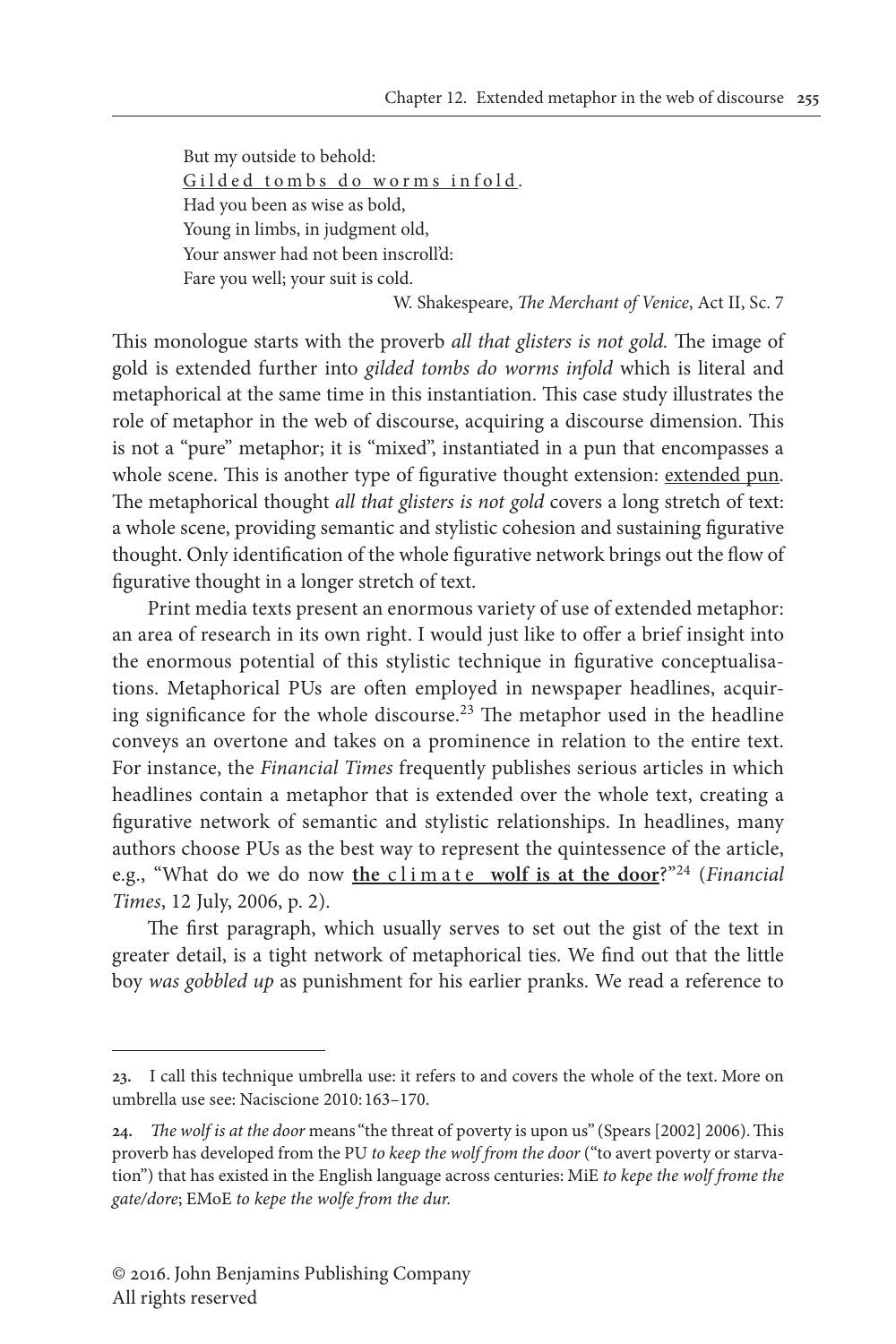Malthusians who "have been crying wolf<sup>25</sup> for a couple of centuries, but in global warming they may well have seen *a real one*". The first paragraph ends with a rhetorical question, "Is global warming **a wolf at** our **door**?"26 Thus, the stretch of text is permeated with figurative meaning created by use of three PUs united by a common extended metaphorical image.

The end of the article is a warning that "global warming is going, *like the wolf, to gobble us up*". Reiteration of the PU or its sub-images both in the initial and final paragraphs of newspaper articles performs a sustainable cohesive text-embracing function. It is a frame construction, a common technique in print media texts.

#### **12.6 Extended metaphor in multimodal discourse: A case study**

It is revealing to explore the representation of figurative thought not only in verbal, but also in visual discourse, and the intricate relationship between the verbal and the visual, often involving other modes of expression, which is generally known as multimodality.27 A fruitful approach has been suggested by Forceville, who holds that in multimodal metaphor target, source, and/or mappable features are represented or suggested by at least two different sign systems or modes of perception (2008: 463). I have tried to sum up the key traits of multimodal discourse from the cognitive perspective: multimodal discourse applies stylistic techniques from more than one semiotic mode of expression; the verbal works together with the non-verbal in construction of new meaning in figurative conceptualisations which reveal patterns of thought that are manifest in verbal and visual representations [\(Naciscione 2010:](#page-25-2) 253).

Multimodal discourse calls for new ways of both creation and interpretation. "Creative multimodality reveals how language functions" ([Goodman 2006:](#page-25-10) 244). Importantly, I would argue that multimodal discourse also reveals how thought functions: it features the development and sustainability of figurative thought in text.

Let me turn to an illustration of sustained figurative networks in print media. *The strange death of modern advertising* is the title of a lengthy analytical article

**<sup>.</sup>**  The PU *to cry wolf* means "to give false alarm". It goes back to Aesop's fable *The Boy Who Cried Wolf*.

**<sup>.</sup>**  The meaning of the PU *a wolf at the door* is a debt collector or a creditor. It is a later development of *the wolf is at the door* (see The American H*[eritage Dictionary of the English](#page-26-3)  [Language \[2000\] 2006](#page-26-3)*).

**<sup>.</sup>**  For more on extended metaphor in multimodal discourse, see [Naciscione 2010](#page-25-2):184–200.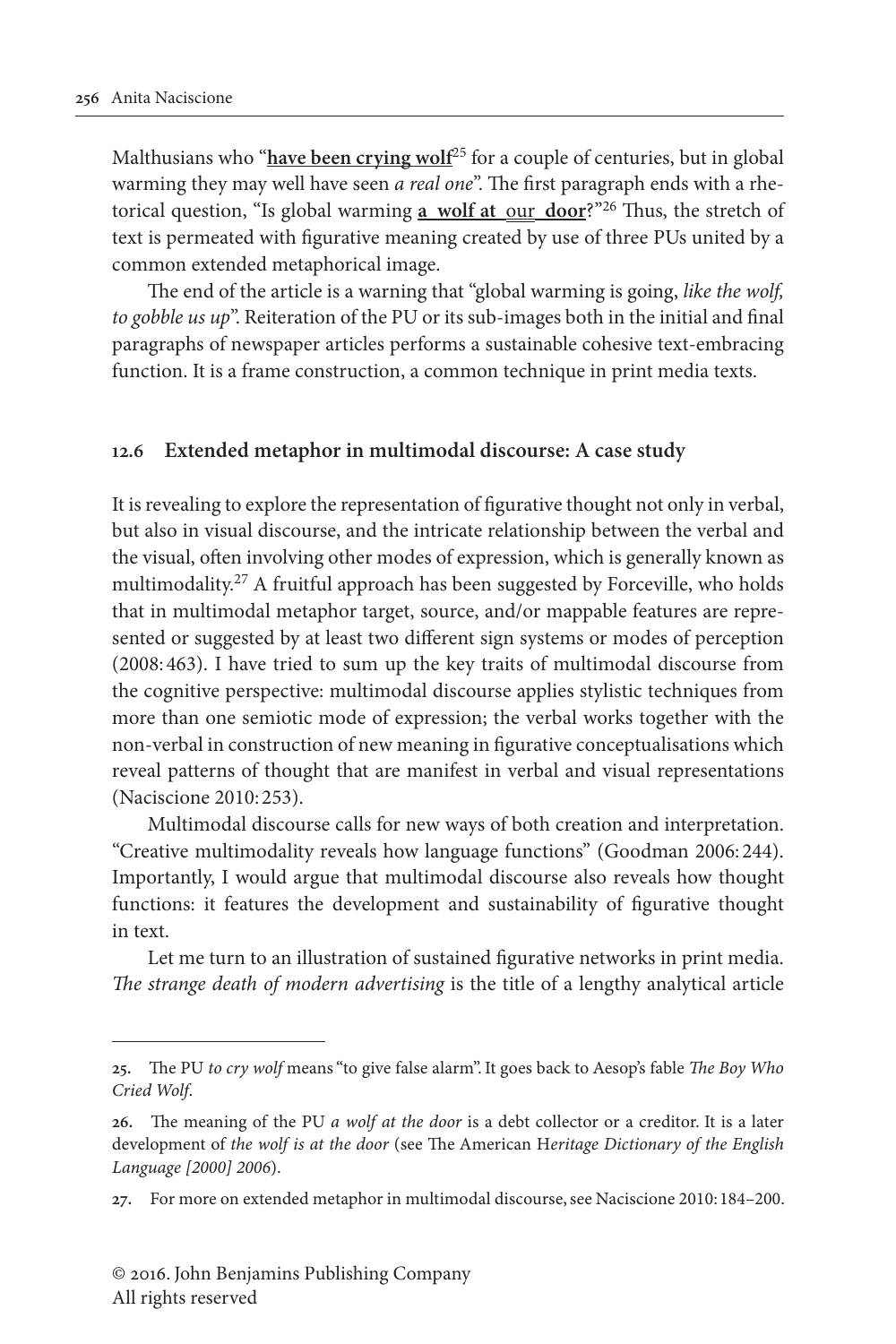from the *Financial Times*, published at a time when advertising underwent a severe crisis in 2006, threatened by the growth of digital advertising. It is written as an ironic obituary to modern advertising with a striking visual representation in the centre of the article (Figure 12.5).



**Figure 12.5.** *Financial Times*, 22 June, 2006, p. 13

The text of the article is a tightly-knit web of figurative strands. The leading stylistic pattern is extended metaphor that covers the whole text and incorporates a number of other stylistic patterns, all proceeding from the key metaphor *death<sup>28</sup>* in the headline. What we first see visually is a newly-dug grave and a headstone with a short epitaph:

# ADVERTISING R.I.P.

The picture and the inscription represent death, which is not only a metaphor but also personification at the same time: funerals are organised for people, not for abstract concepts. It is frequent that metaphor works together with personification in figurative conceptualisations. R.I.P.<sup>29</sup> is typically used to wish eternal rest and

**<sup>.</sup>**  Most dictionaries give *death* as the second meaning of *the grave* (*literary*).

**<sup>.</sup>**  The abbreviation R.I.P. stands for *Rest in Peace* (Latin: *Requiescat in pace*). It is a short epitaph, commonly appearing on headstones.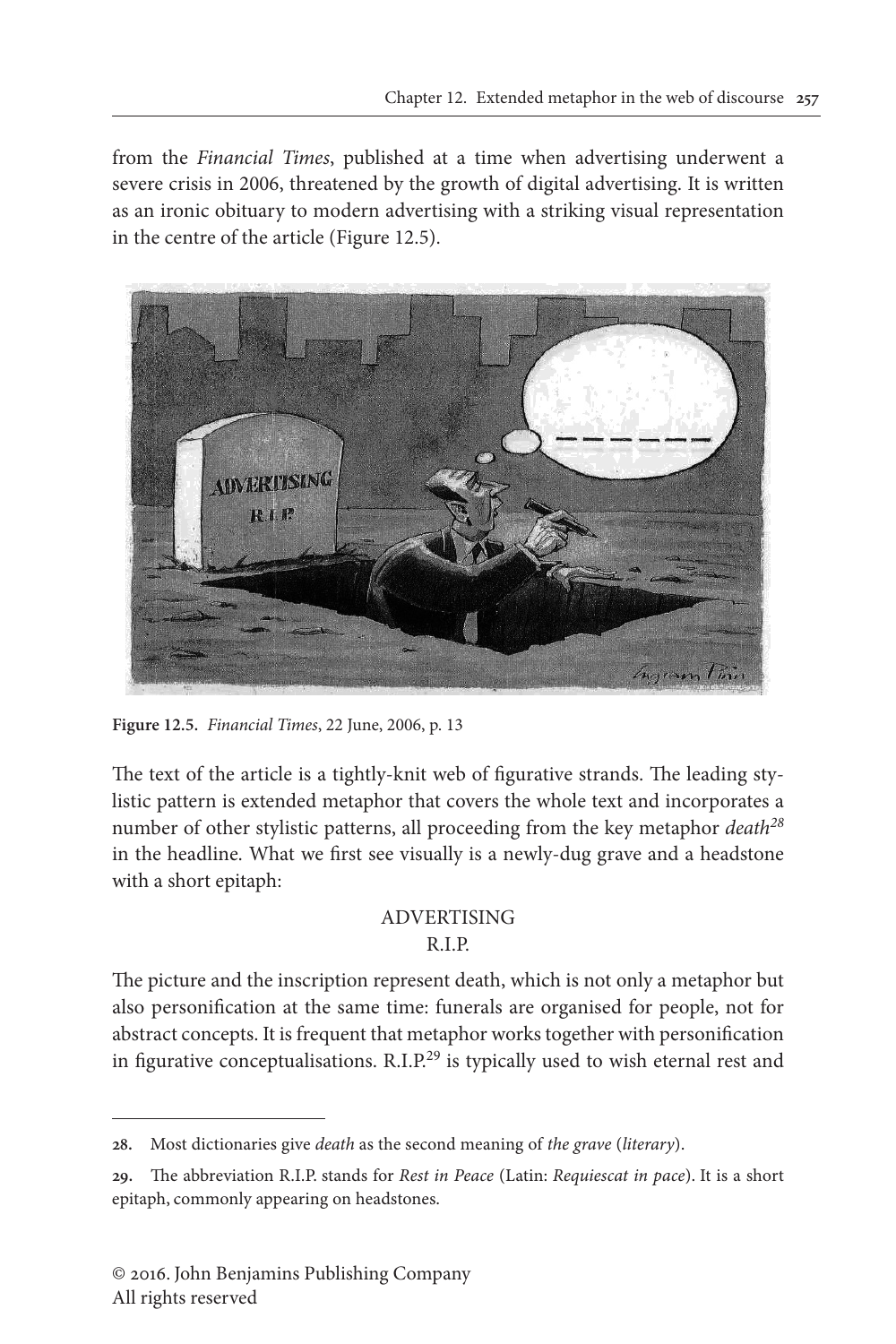peace to someone who has passed away. The grave is a visual metaphor for death.<sup>30</sup> The design of the grave spotlights a man who is, metaphorically speaking, with one foot in the grave.<sup>31</sup> Hyperbolically, he is already half in the grave, desperately trying to find the magic word which will be the Saviour – the right brand name before his advertising company disappears altogether. This is the only way to avoid bankruptcy which is as good as death for a company. The whole pictorial representation is a visual pun on the death of advertising.

The text of the article presents networks of metaphorical sub-images, chains or strands of figurative thought, linked metonymically to the base metaphor by associations of contiguity, all constituting an extended metaphor:

- 1. death  $\rightarrow$  illness: *a symptom, a diagnosis, an affliction;*
- 2. death  $\rightarrow$  a funeral: *the deceased, to be buried, gravediggers;*
- 3. death  $\rightarrow$  a funeral service: *funeral rites, death knell, mourners, standing at the graveside, praying, the Bible placed in the box, salvation, eternal life, the word is the Saviour.*

Metonymy is invariably part of each instantiation of metaphorical extension. Thus, extended metaphor is "mixed" by definition in every instance. Metaphor is not alone in figurative meaning construction. In this text, extended metaphor incorporates other figurative modes: metonymy, personification, euphemism, allusion, visual pun, hyperbole, irony. This is the reason why I would argue for the term *figurative networks*, 32 not merely *metaphorical networks.* It takes all sorts of tropes to make a discourse. The great diversity of the reflection of figurative thought in actual use is lost if the term *metaphor* is used as an umbrella term for all types of figurative patterns, as was fairly common in the first decades of the development of cognitive linguistics. Metaphor certainly remains the leading stylistic pattern; however, we cannot deny the existence and role of other patterns of figurative use.

In this case study, the unpleasantness of an imminent funeral is mitigated by euphemistic turns of phrase, e.g., death is referred to as the last stage of affliction and the deceased stands for the dead body. *The word is the Saviour* is clearly an

**<sup>.</sup>**  Visual metaphor in advertising has been widely discussed. See [Forceville 1991;](#page-25-11) [Mieder 1993](#page-25-12); [Fiedler 2012](#page-25-13) and many others.

**<sup>.</sup>**  *To have one foot in the grave* means to be close to death or in a terrible condition. It is a figurative hyperbolic phrase, first recorded in 1566 (see [Ammer 1997\)](#page-24-1).

**<sup>.</sup>**  For more on the functioning of figurative networks in discourse, see [Naciscione 2010](#page-25-2):51, 77, 112, 116, 178, 207.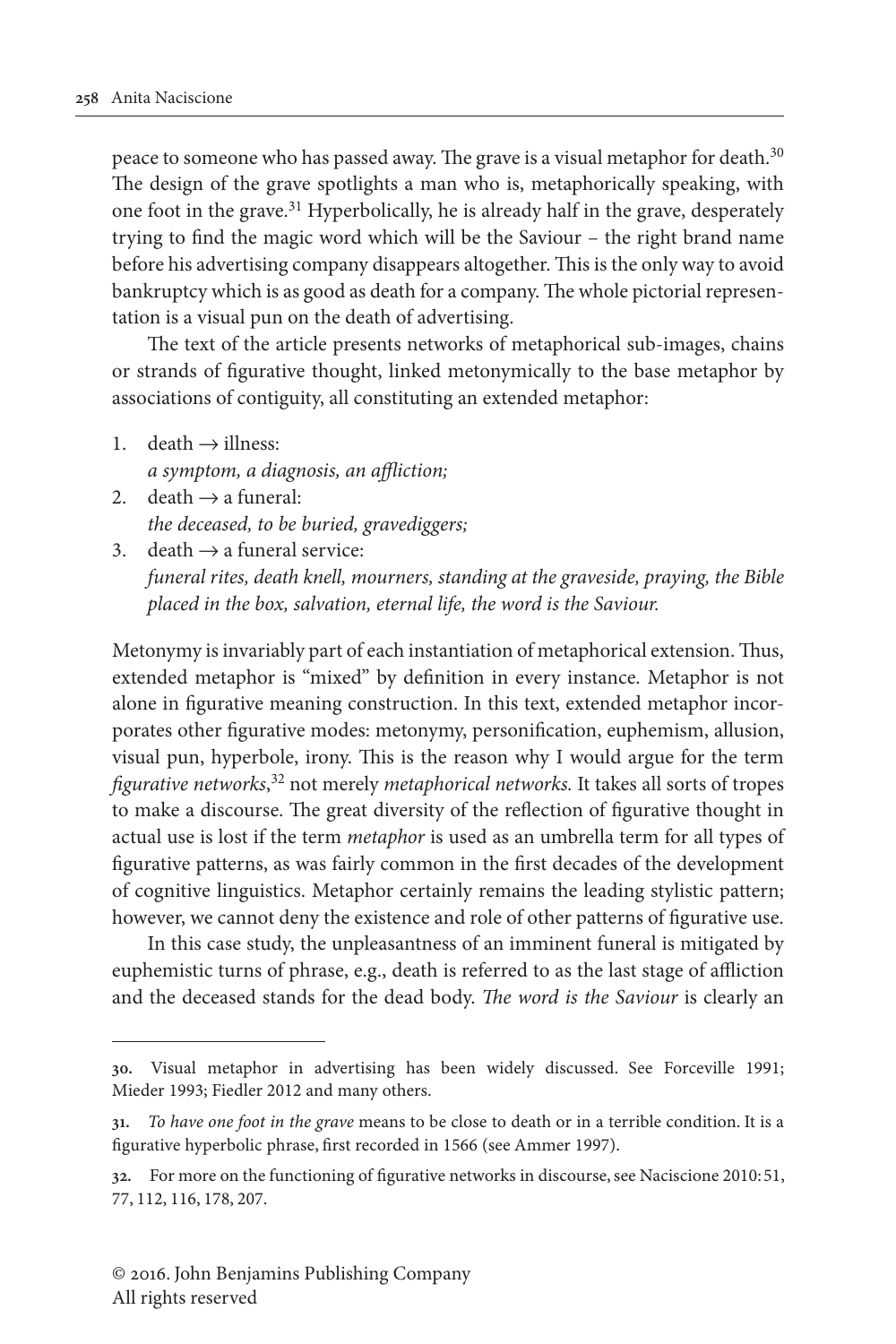allusion, an implicit reference to the Bible; it is the very beginning of all things. $33$ Thus the right word (*viz*., the right brand name) is the beginning of all things and the maker of all things. The whole discourse is a hyperbole with a tone of subtle euphemistic irony. All these stylistic patterns form figurative networks, representing a process and a result of human thought, and a conceptualisation of experience. The article is a verbal and visual instantiation of the conceptual metaphor DEATH IS DEPARTURE. Importantly, this conceptual mapping is not reflected in a single sentence but in a longer stretch of multimodal discourse.

In stylistic use, visual representation of figurative thought performs an essential semantic and stylistic function: it enhances and interprets the image, bringing the literal meaning to the fore; it enables us to make human thought visible, creating a visual effect. The visual mode of perception provides food for thought or, as Arnheim puts it, it forms visual thinking ([[1969\] 1997](#page-25-14)). Comprehension and interpretation of discourse relies on the tie between the visual and the verbal. The visual expression goes together with the verbal, creating cohesion of figurative meaning and providing sustainability of figurative thought.

Thus, multimodal use is naturally "mixed". It is a perfect "mix". It is impossible to find metaphor in a "pure" shape in multimodal use. It is only natural as we do not sort out stylistic patterns in our mind; they interact and intermingle in the process of meaning construction, reflecting the flow of figurative thought whose development in discourse does not obey the rules of formal logic: to keep everything separate, clear and precise.

The case study reveals that multimodal discourse is a verbal and visual representation of figurative meaning with the aim of creating a coherent and cohesive narrative; it is a "mini-narrative" [\(Forceville and Urios-Aparisi 2009:](#page-25-15)11) in which the image is evoked pictorially, and cohesion of figurative meaning is retained in the web of discourse. Visual representation is a means of sustaining a figurative thought.

# **12.7 "Mixed" metaphors**

It is believed that the issue of "mixed" metaphors has emerged over recent decades. However, it has existed in traditional stylistics for a long time.<sup>34</sup> In cognitive

**<sup>.</sup>**  It is an allusion to the New Testament. St John's Gospel reads, "In the beginning was the Word, and the Word was with God, and the Word was God".

**<sup>.</sup>**  For instance, Nesfield writes about "confusion of metaphors". Metaphors borrowed from more than one source must not be combined in the same phrase or in the same sentence. ([1898](#page-26-4):416).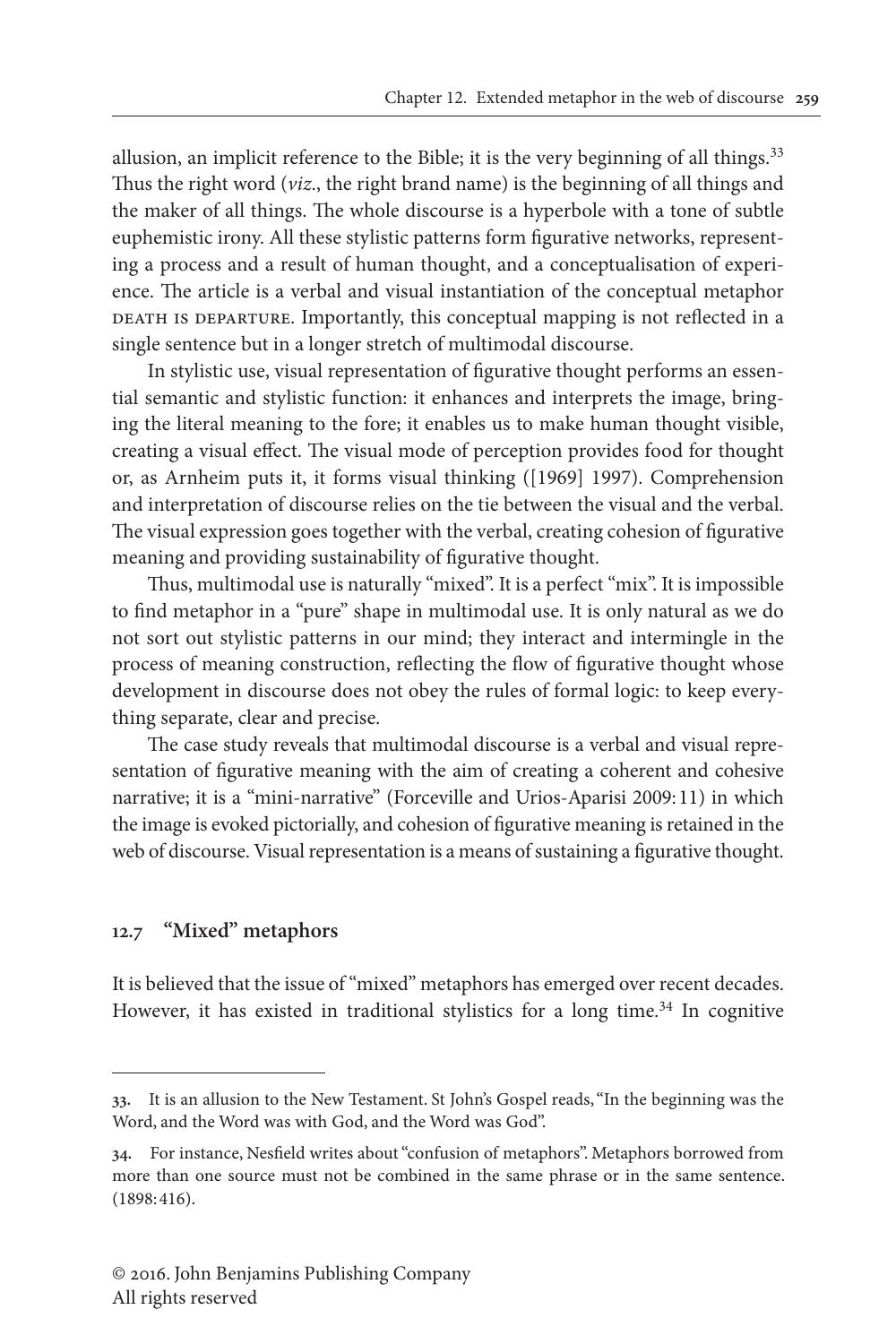linguistics it came to the fore with Lakoff and Johnson's division of metaphors into "permissible mixed metaphors" and "impermissible mixed metaphors" (Lakoff and Johnson [1980] 2003: 95). The immediate question that arises is, "What is permissible and what is impermissible in natural language use?" Lakoff and Johnson's theoretical framework is as follows. Two metaphors that are used in close proximity (in one sentence) are permissible if they come from the same conceptual domain. However, if the two metaphors belong to different conceptual domains, they are impermissible, e.g., "The *content* of the argument *proceeds* as follows" (ibid.).

This approach has been explained in great detail in Müller's book *Metaphors Dead and Alive, Sleeping and Waking: A Dynamic View* [\(2008](#page-25-16)). Müller believes that mixing of metaphors happens because speakers or writers combine metaphors from different and often contradictory domains. She also speaks about mixing incompatible metaphors ([2008](#page-25-16): 136–137) and advises to avoid mixing or contaminating metaphors [\(2008:](#page-25-16) 158). Müller quotes the unfortunate example: "*The butter mountain* has been *in the pipeline* for some time" I call it unfortunate because it is difficult to judge about its actual use as in both the books it is given out of discourse even though it has grammatical context: it is used in a full simple extended sentence. This is not sufficient for cognitive stylistic analysis. It is no use considering that "a butter mountain just does not fit into a pipeline of a normal size" as Müller suggests ([2008](#page-25-16): 134). It is perfectly clear that the meaning is figurative. We understand it online<sup>35</sup> if we read it in an appropriate discourse context. The notorious EU *butter mountain* appeared in 1987, following the crisis in the dairy industry as a result of the Common Agricultural Policy. *A butter mountain* is a metaphorical term that in EU language usually denotes the problem that the phenomenon causes. As Müller herself deciphers it on p. 143, what is meant is the problem of Europe's butter mountain. If that is the case, the metaphorical term *the butter mountain* is a metonymy in actual use, as it stands for the problem of overproduction. New metaphorical terms keep springing up in EU vocabulary and are regularly used in debates in EU institutions, as my own experience as a freelance interpreter has it; and an endless line of metaphorical terms is always in the pipeline.

In the quoted example, *in the pipeline* does not mean a type of transportation but is used in its figurative meaning, which is part of its semantic structure recorded in most dictionaries. Large institutions often use this metaphorical term for plans or projects that are in process at the discussion phase.

**<sup>.</sup>**  For more on online processing of figurative thought, see [Gibbs \[1994](#page-25-3)] [1999](#page-25-4):286.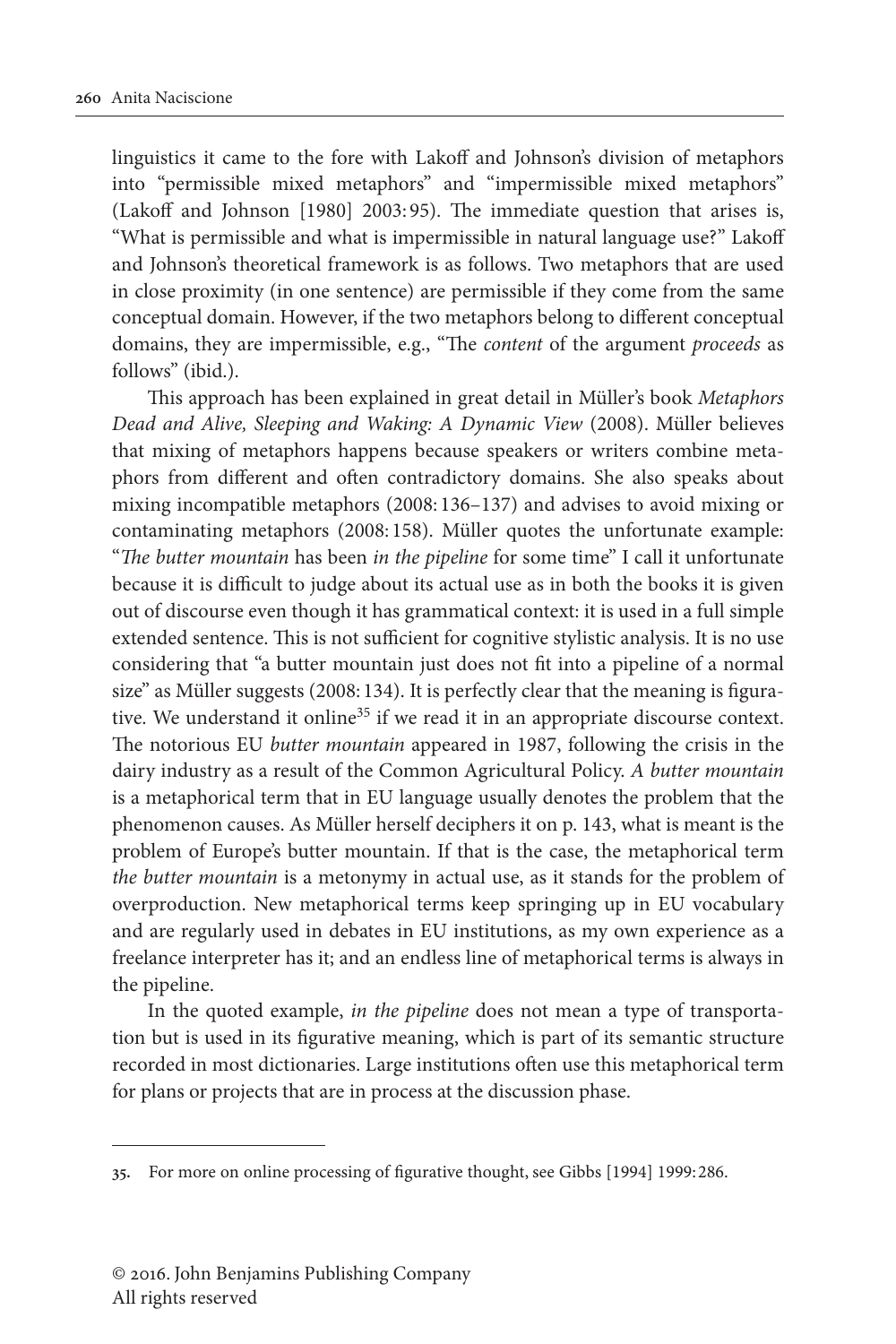It is important to accept the interplay of two or more metaphors "in authentic use"<sup>36</sup> as a natural discourse phenomenon. Let me examine the use by famous writers of two metaphorical PUs in one context:

#### **to smell a rat without rhyme or reason**

The P.P.R.S. was so imposing a concern, and he had been connected with it so short a time, that it seemed presumptuous **to smell a rat**; especially as he would have to leave the Board and the thousand a year he earned on it if he raised smell of rat without rat or reason. But what if there were a **r** a t? That was the trouble!

J. Galsworthy, *The White Monkey*

Is this use impermissible? Do these metaphors contaminate the text? Shall we take our red pen and mark it as an error or a logical fallacy? The question why two metaphors cannot be used in one context if they come from different conceptual domains has not been answered by the mixed metaphor theorists yet.

In the above example, two PUs are intertwined in one context. The instantiation creates a network of figurative ties; it becomes the centre of interest: it is outside the reader's experience, as it has not been encountered before. It is a focal point, attracting attention and increasing emotional suspense. The reiteration discloses emotional unrest, apprehension, and anxiety. *A rat* appears again as part of an indirect interior monologue of the character, bringing out inner hesitation and wavering before making a decision. The interfusive effect is enhanced by the instantial replacement of *rhyme* by *rat* and set off by the onomatopoeic effect of alliteration: [r] is common to the base forms of both PUs.

In discourse, it is fairly common to have two metaphorical PUs running close to each other and complementing the metaphorical image. Actual use shows that two PUs may also come from two different conceptual domains to emphasise the thought:

#### **don't change horses in mid-stream to look before you leap**

He glanced at Blanche. "**Changing horses,** love? I **should look before you leap**." D. May, *Revenger's Comedy*

The phenomenon of use of two or more metaphors, coming from different conceptual domains and following one another in close proximity, is nothing new in

**.**  [Charteris-Black 2012:](#page-25-17)5.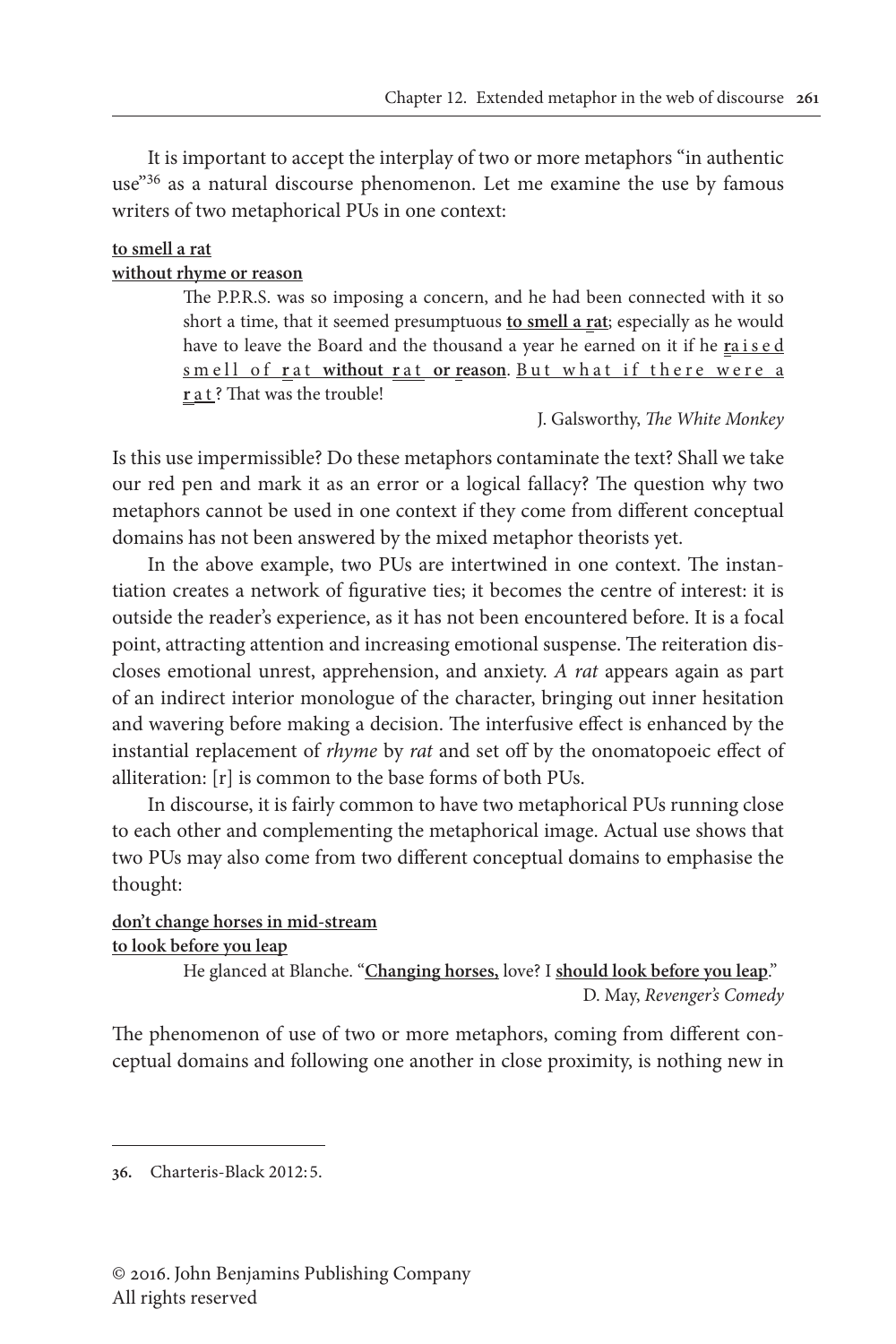the history of English literature. Chaucer's poetical works contain a number of instantiations of this type, e.g.:

> **to hold by the brydel**<sup>37</sup> **at the staves ende**<sup>38</sup> **as an arowe** His newe lady **holdeth him** to narowe Up **by the brydel**, **at the staves ende**, That every word, he dradde hit **as an arowe**. c1379 G. Chaucer, *Anelida and Arcite*, VII, 183–185

There is a good reason for use of several metaphors running; they intensify the conceptualised experience: Arcite's new mistress is so cruel that she holds him tightly by the bridle and keeps him at the staff 's end. These two PUs are followed by another metaphor: he dreads every word she says like an arrow.

The aim of having "unmixed" metaphors may be hard to attain. In figurative language, the presence of another mode of expression is practically inevitable. The simplest way to explain it is to turn to the base forms of PUs, e.g.,: many proverbs, such as *two heads are better than one*, *a bird in hand is worth two in the bush*, *there's more than meets the eye etc.,* are metaphorical, at the same time they include a striking metonymy, based on the metonymic mapping part for whole; *out of sight, out of mind features metaphor, metonymy, parallelism, assonance and ana*paest; when *Adam delved and Eve span who was then the gentleman*? is a metaphorical PU; however, its semantic structure also contains a number of other stylistic means: allusion, inner rhyme, rhetorical question. They all have a role to play in shaping the figurative meaning of the PU. Importantly, in a creative instantiation in discourse, the base form of the PU retains its stylistic potential and acquires a novel shape, creating significant changes in form and meaning determined by the development of thought in the process of meaning construction.

In phraseology, allusion is a complex stylistic pattern: an implicit mental reference to the image of the PU. In the case of allusion, the PU is represented by one or more explicit image-bearing constituents in discourse, e.g.:

**the devil can quote Scripture for his own ends**

His use of a biblical phrase gave her a touch of shivers, of *diablerie* 39 – **the devil** at his old game of **quot** ing **scripture.**

G. Greene, *Loser Takes All*

© 2016. John Benjamins Publishing Company All rights reserved

**<sup>.</sup>**  MiE *to hold by the brydel* – MoE to hold a bridle; synonymous PUs: to hold a double bridle, to hold the reins, to hold the double reins.

**<sup>.</sup>**  MiE *at the staves ende* – at the staff's end; obsolete in MoE.

**<sup>.</sup>**  *Diablerie –* italicised by G. Greene.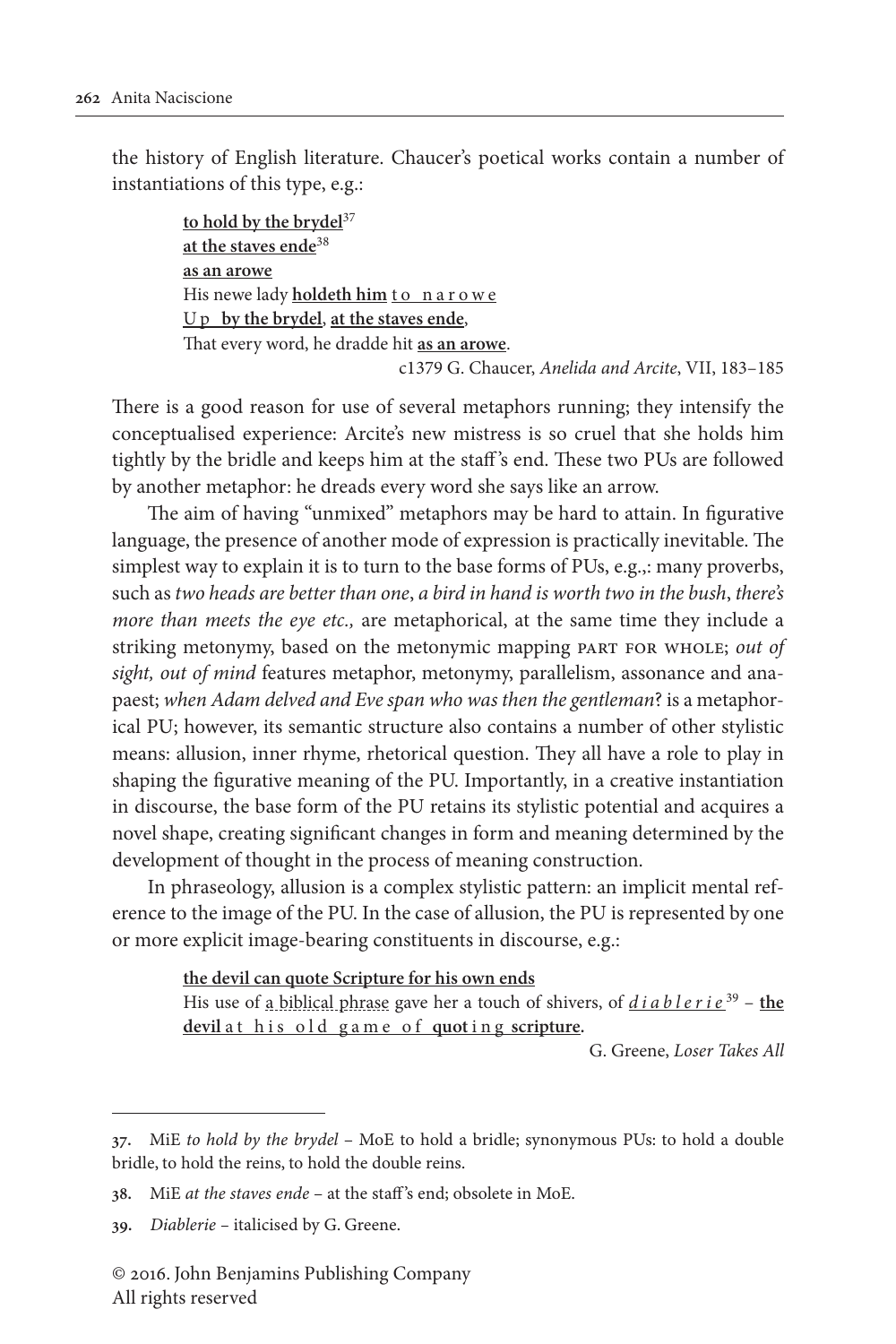The explicit constituents *the devil* and *quoting scripture* remain metaphorical but at the same time they perform a metonymic function, acting like a recall cue, and evoking associations with and alluding to the metaphorical proverb.

Phraseological allusion may introduce elements in the contextual structure of the PU that do not come from the same conceptual domain:

#### **a snake/serpent in one's bosom**

What is most interesting about the author's research is that it reveals in its subtext an underlying pattern at the core of all organized white resistance in America to black advancement, a pattern that still exists today even as we prepare to elect our first Black President. This pattern is the poisonous **snake** coiled **in the bosom** of American democracy .

H. L. Calhoun, *Who won the Civil War?*

As an abstract notion, *democracy* means "power of the people", which metonymically stands for "government by the people" that is recorded in all dictionaries as part of the semantic structure of the word. *American democracy* would be an "alien" element in the framework of the base form of the PU: it is in no way part of the image of a snake in the bosom. However, it is perfectly natural in instantiation of figurative language. Stylistically, *American democracy* is personification in this context (*in the bosom of American democracy*), which is part and parcel of the use of the metaphorical PU.

Seeming incompatibility appears in the use of a number of stylistic patterns.<sup>40</sup> One of them is zeugma, which often contains an element of the non-rational and does not follow the rules of logic, e.g.:

> This Troilus, **with** herte and **eres spradde,** Herde al this thing devysen to and fro. c1385 G. Chaucer, *Troilus and Criseyde*, IV, 1422–1423

The instantiation is based on a common expression *with spread ears* that usually refers to elephants. In this poem Chaucer uses it metaphorically: Troilus *herde* (listened to) all that is told to him *with herte and eres spradde* (with heart and ears spread). By definition, zeugma joins two different senses that may have a contradictory relation to each other, in this case *herte and eres*.

Thus, the development of figurative thought plays an important role in introducing new figurative elements that may be seemingly incompatible, but which

**<sup>.</sup>**  The very system of stylistic patterns includes devices which do not respect the logical principles of non-contradiction and are intrinsically based on the absurdity of seemingly irreconcilable constituent elements, thus displaying logical incompatibilities, e.g., oxymora, paradoxes, malapropisms, which are commonly used in English [\(Naciscione](#page-25-18)  [2008:](#page-25-18) 199–201).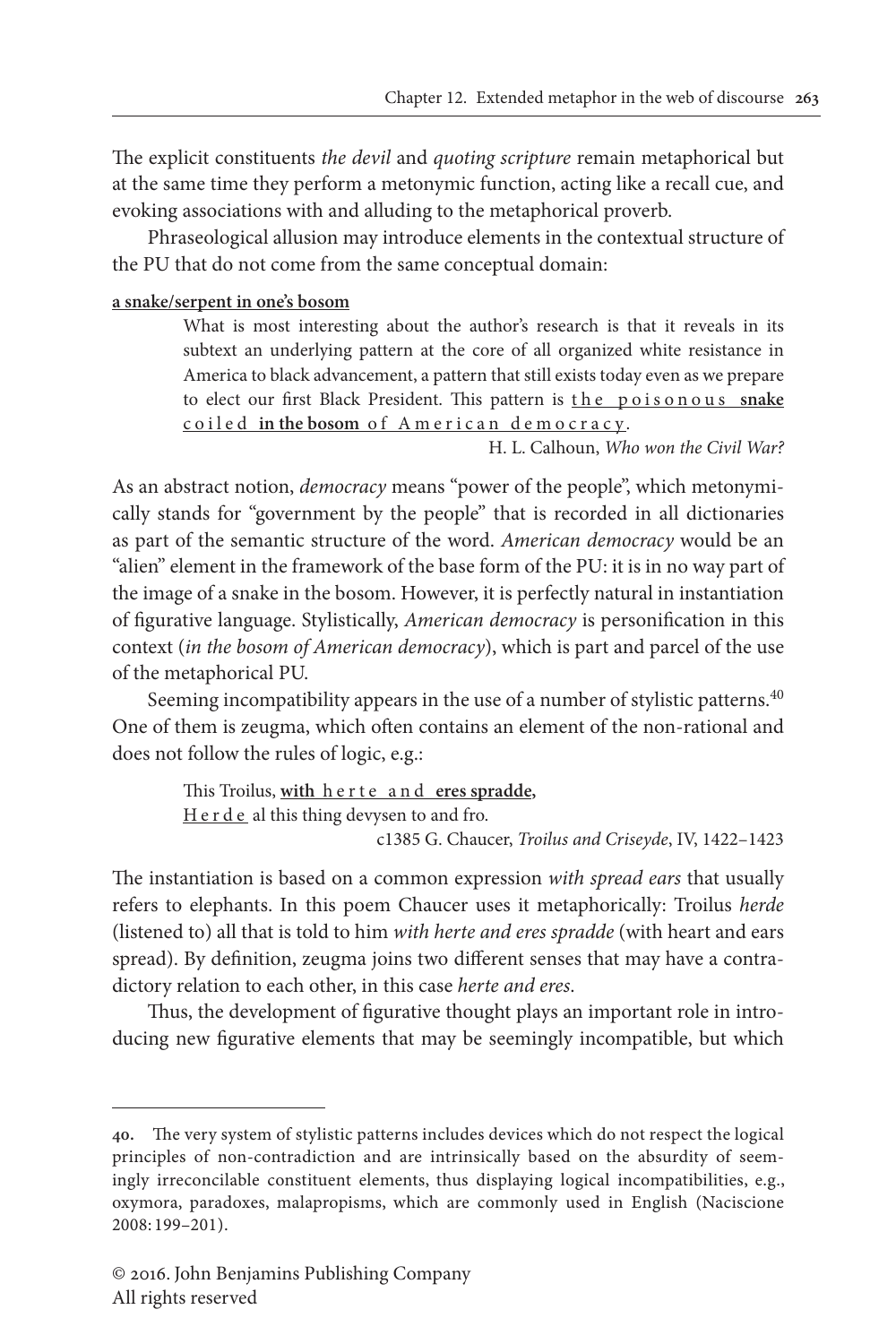make sense in the given stylistic instantiation. "Mixing" or rather the use of several figurative elements in close proximity is a natural process of figurative meaning construction.

#### **12.8 Conclusion**

Use of extended metaphor is one of the resources to convey sustained human experience. It gives freedom and space for creativity. Extended metaphor is an instantial stylistic pattern, involving a string of sub-images sustained and tied together by the base metaphor, creating a cohesive network of associative metaphorical and metonymic bonds. The metaphorical sub-images are linked metonymically by associations of contiguity. Thus by definition metonymy is an integral part of extended metaphor.

In discourse, extended metaphor incorporates other metaphors and figurative modes: metonymy, allusion, pun, personification, euphemism, hyperbole, irony; they all become part and parcel of the extension of the base metaphor, creating figurative networks*.* In figurative use, formation of figurative networks and "mixing" extended metaphor with other stylistic patterns is a natural discourse phenomenon. Metaphor works together with other patterns in figurative conceptualisations, representing people's experiences and the external world.

Diachronic studies reveal that extended metaphor defines as an entrenched figurative pattern and a way of thinking. Pattern is characterised by cross-century stability. New stylistic instantiations emerge as a manifestation of the human imaginative process on the basis of existing stylistic patterns. In the cognitive stylistic view, extended metaphor forms a pattern of both thought and language that is stored in the long-term memory of the language user. Instantiation of extended metaphor is a cognitive process that reflects extended metaphorical thought. It is an extension of the metaphorical image.

Stylistic pattern is an essential element in figurative meaning construction: it provides a thinking framework. Use of stylistic patterns in the web of both verbal and multimodal discourse is a fruitful pathway for further exploration in cognitive stylistics.

#### **References**

<span id="page-24-1"></span>Ammer, C. (1997). *The American heritage dictionary of idioms*. San Diego, CA: Houghton Mifflin.

<span id="page-24-0"></span>Apperson, G. L. (1969). *Proverbs and proverbial phrases: A historical dictionary.* Detroit: Gale Research Co.

© 2016. John Benjamins Publishing Company All rights reserved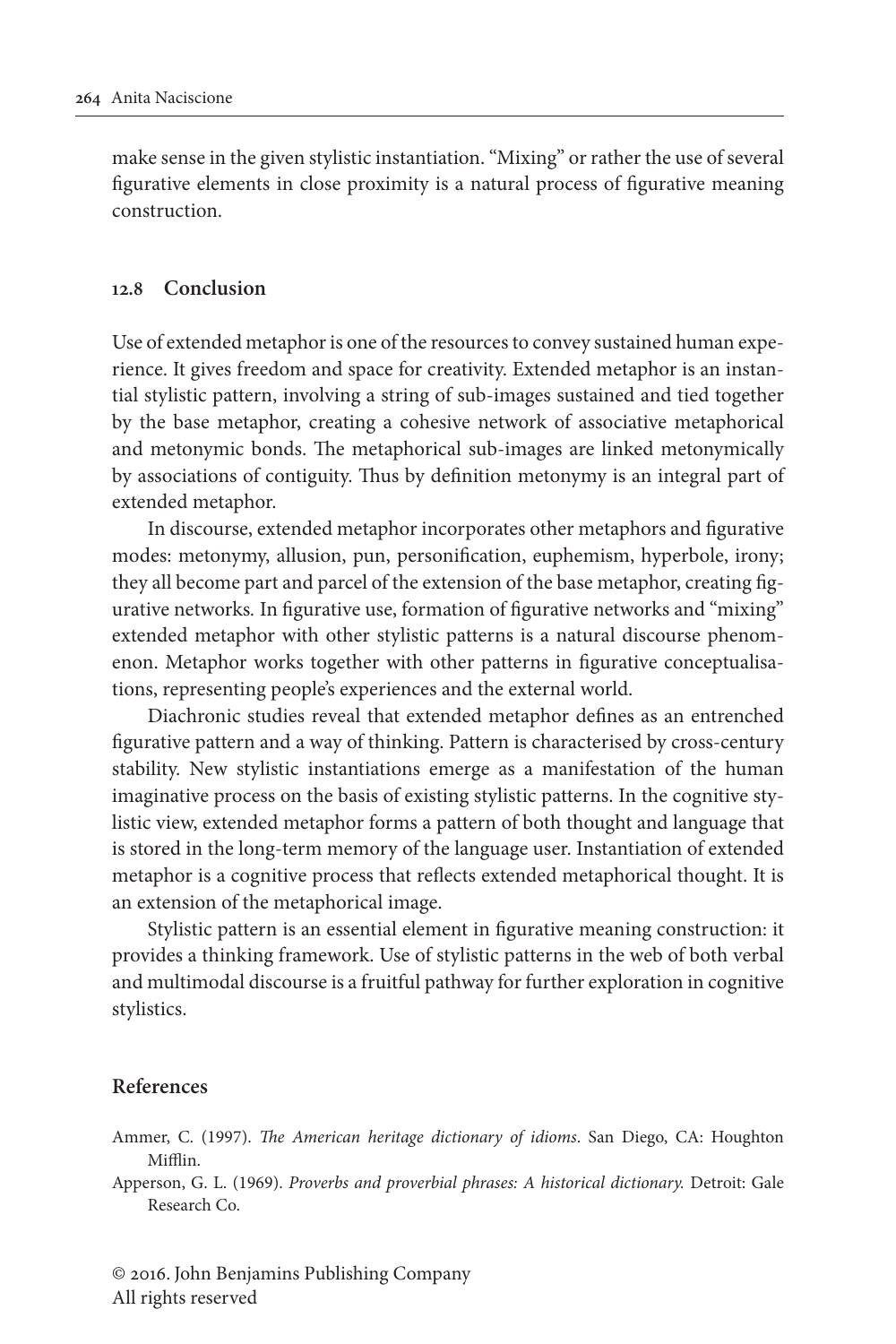- <span id="page-25-14"></span>Arnheim, R. [1969] (1997). *Visual thinking*. Berkeley, CA: University of California Press.
- <span id="page-25-17"></span>Charteris-Black, J. (2012). Forensic deliberations on 'purposeful metaphor'. In L. Cameron & G. Low (Eds.), *Metaphor and the social world* (Vol. 2(1), pp. 1–21). Amsterdam: John Benjamins.
- <span id="page-25-9"></span>*Collins Cobuild Dictionary of Idioms.* (1995). London: Harper Collins Publishers.
- <span id="page-25-13"></span>Fiedler, S. (2012). *Englische Redewendungen und Sprichwörter in der Praxis*. Leipzig: Engelsdor‑ fer Verlag.
- <span id="page-25-11"></span>Forceville, C. (1991). Verbo-pictorial metaphor in advertisement. *Parlance, 3*, 7–20.
- Forceville, C. (2008). Metaphor in pictures and multimodal representations. In R. W. Gibbs (Ed.), *The Cambridge handbook of metaphor and thought* (pp. 462–482). Cambridge: Cambridge University Press. [doi:10.1017/CBO9780511816802.028](http://dx.doi.org/10.1017/CBO9780511816802.028
)
- <span id="page-25-15"></span>Forceville, C., & Urios-Aparasi, E. (2009). Introduction. In C. J. Forceville & E. Urios-Aparasi (Eds.), *Multimodal Metaphor* (pp. 3–17). Berlin: Mouton de Gruyter. [doi:10.1515/9783110215366](http://dx.doi.org/10.1515/9783110215366
)
- <span id="page-25-3"></span>Gibbs, R. W. (1994). *The poetics of mind: Figurative thought, language and understanding*. Cambridge: Cambridge University Press.
- <span id="page-25-4"></span>Gibbs, R. W. Jr. (1999). Researching Metaphor. In L. Cameron & G. Low (Eds.), *Researching and applying metaphor* (pp. 29–47). Cambridge: Cambridge University Press.
- <span id="page-25-0"></span>Gibbs, R. W. (2003). Prototypes in dynamic meaning construal. In J. Gavins & G. Steen (Eds.), *Cognitive poetics in practice* (pp. 27–40). London: Routledge.
- <span id="page-25-6"></span>Gibbs, R. W. (2007). Experimental tests of figurative meaning construction. In G. Radden, K.-M. Köpke, T. Berg, & P. Siemund (Eds.), *Aspects of meaning construction* (pp. 19–32). Amster‑ dam: John Benjamins. [doi:10.1075/z.136.04gib](http://dx.doi.org/10.1075/z.136.04gib
)
- <span id="page-25-10"></span>Goodman, S. (2006). Word and image. In S. Goodman & K. O'Haloran (Eds.), *The art of English: Literary creativity* (pp. 244–277). New York: Palgrave/Macmillan.
- <span id="page-25-8"></span>Kunin, A. V. (1967). *Anglo-russkiy frazeologicheskiy slovar'* [English-Russian Dictionary of Phraseology]. Moskva: Sovetskaya entsiklopediya.
- Lakoff, G., & Johnson, M. (2003). *Metaphors we live by.* Chicago: University of Chicago Press. [doi:10.7208/chicago/9780226470993.001.0001](http://dx.doi.org/10.7208/chicago/9780226470993.001.0001
)
- <span id="page-25-5"></span>Mieder, W. (1989). *American proverbs: A study of texts and contexts*. Bern, Frankfurt/M., New York & Paris: Peter Lang.
- <span id="page-25-12"></span>Mieder, W. (1993). *Proverbs are never out of season: Popular wisdom in the modern age.* Oxford: Oxford University Press.
- <span id="page-25-16"></span>Müller, C. (2008). *Metaphors dead and alive, sleeping and waking: A dynamic view*. Chicago & London: University of Chicago Press. [doi:10.7208/chicago/9780226548265.001.0001](http://dx.doi.org/10.7208/chicago/9780226548265.001.0001
)
- <span id="page-25-7"></span>Naciscione, A. (1976). *Okkazional'noye stilisticheskoye ispol'zovaniye frazeologitcheskikh edinits (na materiale proizvedeniy Chosera)* [Occasional Stylistic Changes of Phraseological Units: Based on the Complete Works of Chaucer]. Ph.D. dissertation. Moscow: Moskovskiy peda‑ gogicheskiy institut inostrannykh yazykov imeni M. Toreza.
- <span id="page-25-1"></span>Naciscione, A. (1982). *Reproducibility of patterns of occasional changes of phraseological units in speech*, 〈http://www.naciscione.com/resources/reproducibility1982.pdf 〉 (19 November, 2012).
- <span id="page-25-18"></span>Naciscione, A. (2008). *[Uncommon Nonsense: The Reflection Of The Non-Rational In Stylistic](http://www.naciscione.com/resources/uncommon_nonsense.pdf) Use,*  〈http://www.naciscione.com/resources/uncommon\_nonsense.pdf〉 (19 November, 2012).
- <span id="page-25-2"></span>Naciscione, A. (2010). *Stylistic use of phraseological units in discourse*. Amsterdam: John Benjamins. [doi:10.1075/z.159](http://dx.doi.org/10.1075/z.159
)

© 2016. John Benjamins Publishing Company All rights reserved